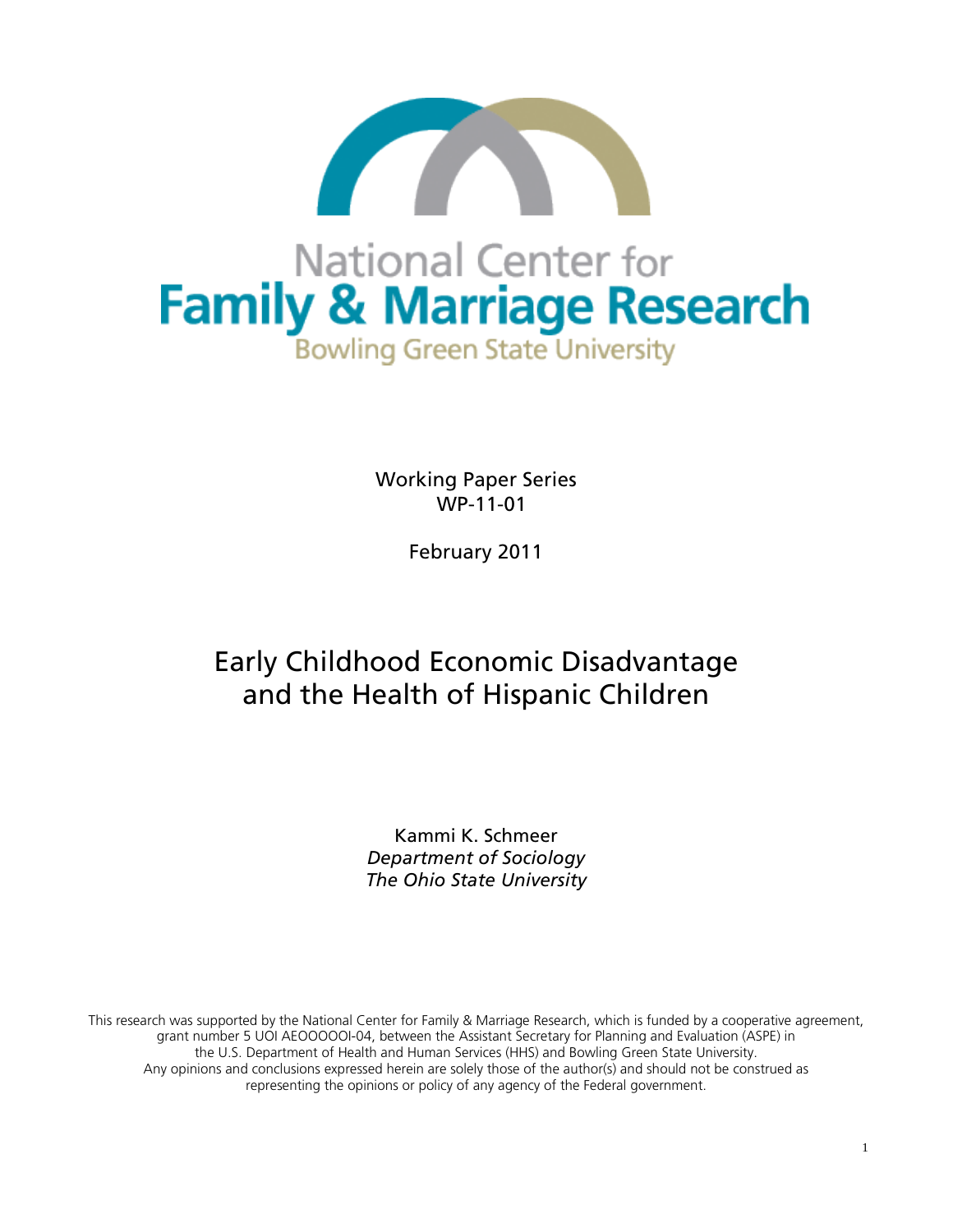*Early Childhood Economic Disadvantage and the Health of Hispanic Children* 

Kammi K. Schmeer $<sup>1</sup>$ </sup>

# **Abstract**

This study uses data from the Fragile Families and Child Wellbeing Study to provide a longitudinal view of economic deprivation during early childhood and the associations with health at age 5 in a sample of children born to Hispanic mothers. In this sample of urban and disadvantaged Hispanic families, the findings suggest that the total waves in poverty, total waves without health insurance, and ever receiving free food are associated with worse health at age 5. These effects are additive, indicating that multiple types of economic deprivation may contribute to the low health status of young Hispanic children. Further, interaction effects indicate important differences in the poverty effects by maternal nativity. Contrary to what literature on the foreign-born health advantage would predict, early childhood poverty has a relatively large negative association with age 5 health status for children with foreign-born and Mexican-origin mothers, but has no significant impact among Hispanic children with U.S.-born or non-Mexican mothers.

<sup>1</sup>Contact information: Department of Sociology, The Ohio State University, 238 Townshend Hall, 1885 Neil Avenue Mall, Columbus, OH 43210-1222, phone: (614) 247-8110, fax: (614) 292-6687, email: schmeer.1@sociology.osu.edu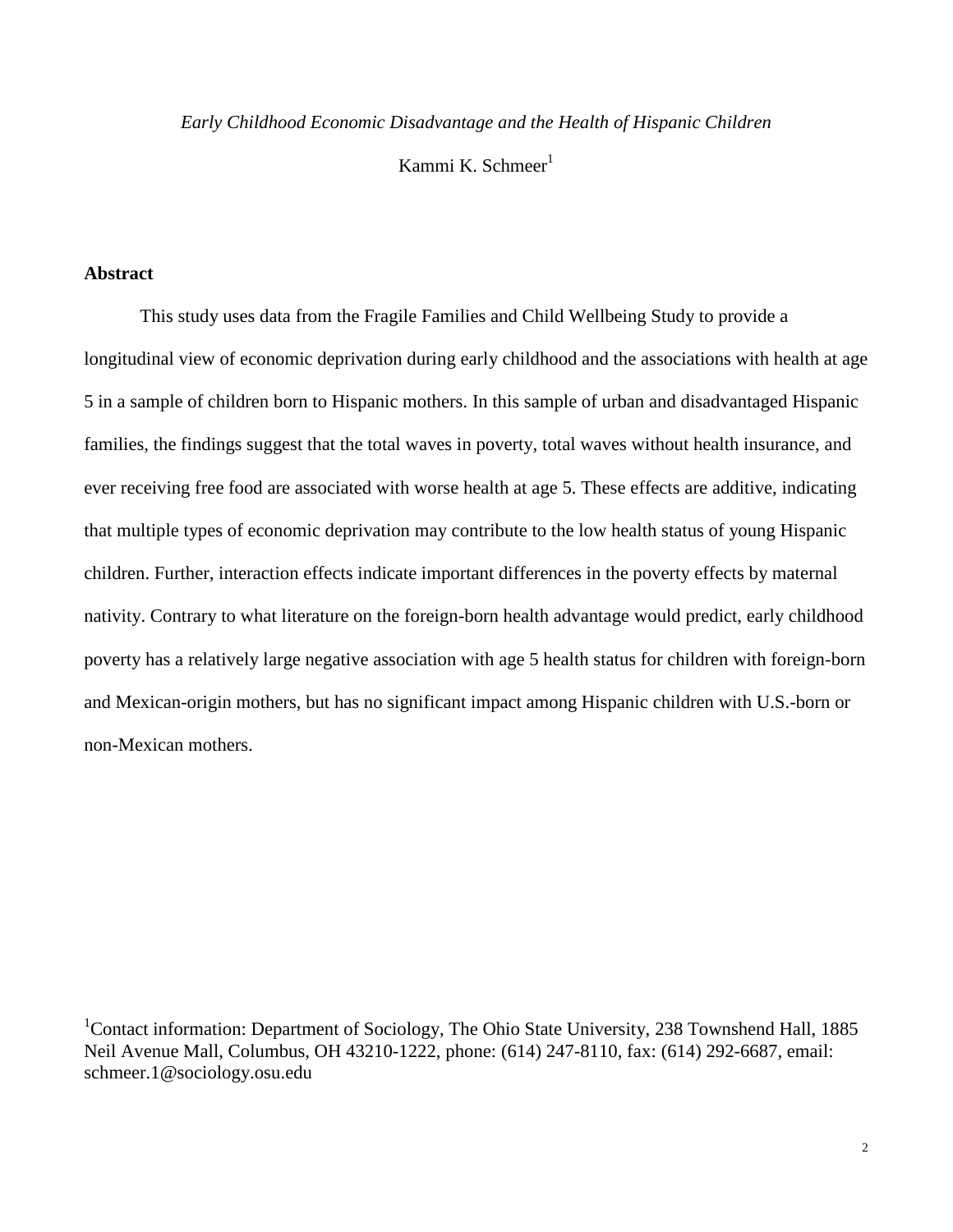## **Introduction**

Hispanics currently number over 45 million (15% of the population) and account for more than half of the U.S. population growth since 2000. Our largest ethnic minority group is also one of the most disadvantaged: Hispanics (along with African Americans) are more likely to live at less than 50% of the poverty line than other racial groups (Woolf, Johnson, & Geiger, 2006) and almost a quarter of Hispanics have less than a  $9<sup>th</sup>$  grade education compared with 6% in the rest of the U.S. population (U.S. Census Bureau, 2006). Further, historic evidence suggests that Hispanics are more prone to job loss during economic recessions than non-Hispanics and that Hispanics fall behind non-Hispanic groups across multiple indicators of economic status (Krueger & Orszag, 2002). Of particular concern is the lack of assets, savings, and social safety net (e.g., government benefits, insurance, etc.) among Hispanics, which makes them more vulnerable during times of temporary income loss (Krueger & Orszag, 2002). Foreign-born Hispanics are often worse off economically than their U.S.-born counterparts due to lower education levels, higher fertility rates, poor English language skills, and disadvantaged citizenship status compared with native-born Hispanics (Pew Hispanic Center, 2010).

This research suggests that Hispanic families are likely to face economic constraints that may have serious consequences for their children's health and well-being. Not surprisingly, Hispanic children are more likely than White or African American children to have lower physical and oral health status and have higher risks of obesity and asthma (U.S. Department of Health and Human Services, 2009). The childhood health disadvantage of Hispanics emerges despite their apparent health advantage during infancy, when Hispanic infants have lower mortality (Hummer, Powers, Pullum, Gossman, & Frisbie, 2007), higher birth weight, and are more likely to be breastfed than infants in other racial/ethnic groups (U.S. Department of Health and Human Services, 2009). The largest challenges to ensuring healthy development among Hispanic children may occur during early childhood, when children are no longer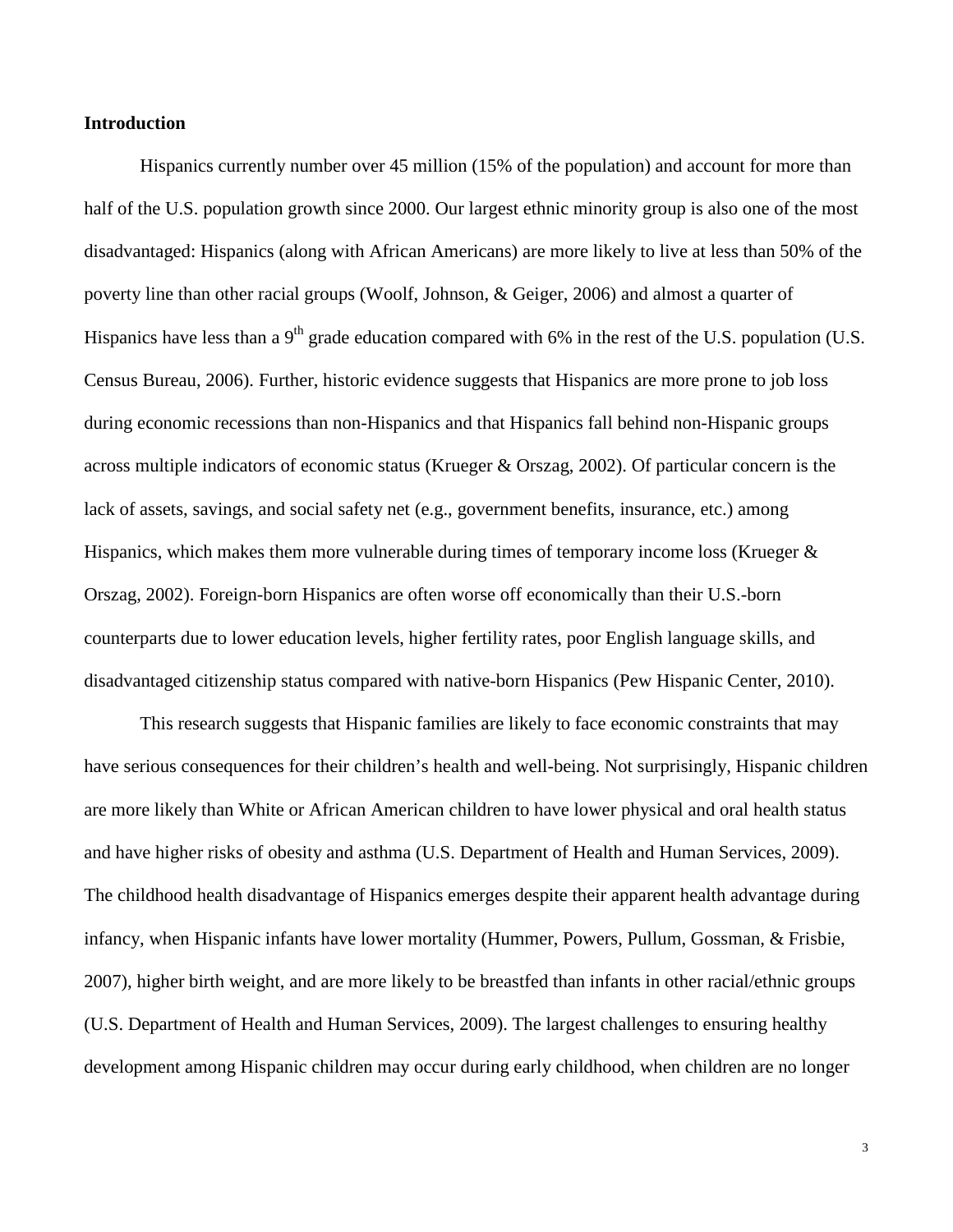protected by breastfeeding, are more mobile and susceptible to household risks, and require more economic resources (for food, clothing, medicine, and other health inputs) for care. Early childhood is also a critical developmental period when poor health may have a lasting impact on later health and socioeconomic status (Anne Case, Fertig, & Paxson, 2005; Palloni, 2006).

As a first step in understanding the apparent health disadvantage of Hispanic children, this study assesses the impact of longitudinal measures of household economic deprivation on the health of young Hispanic children. The specific research questions posed in this study include:

- (1) Are poverty, material hardship, and the lack of health insurance between birth and age 5 associated with worse health at age 5 for children born to Hispanic mothers?
- (2) Do material hardships and access to health insurance mediate the effects of poverty on child health?
- (3) Do maternal place of birth or union status moderate the associations between household economic deprivation and child health?

Longitudinal data from the Fragile Families Study are utilized to answer these questions, allowing for multi-year assessments of early childhood economic deprivation. Further, data on mothers' place of birth (i.e., nativity) and union status at birth permit an assessment of differences in the associations for key sub-groups of Hispanic children. This research is an important first step in understanding links between disadvantaged household conditions and health for a large and highly vulnerable group in the U.S.: young Hispanic children.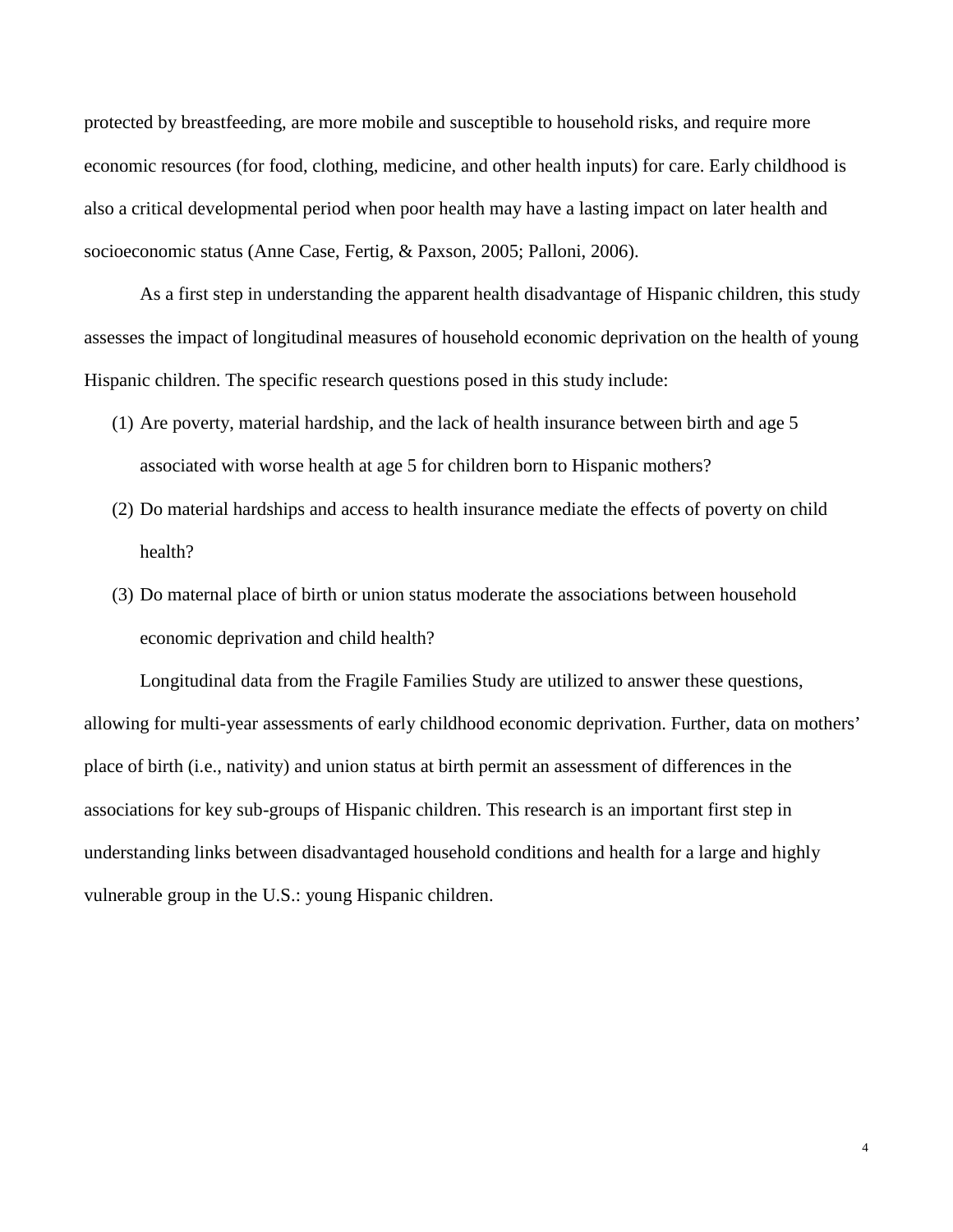## **Background**

Economic deprivation may be linked with child health for a number of reasons. First, children need adequate nutrition (sufficient quantity and quality of food) to maintain their health status. The lack of consistent nutrition may have serious consequences for the health and development of young children in particular (Ashiabi & O'Neal, 2008; Cook & Frank, 2008). Second, if resources needed for preventing and treating illnesses are scarce, illnesses may last longer or become more severe with long term consequences for children's healthy development (A. Case & Paxson, 2006). Economically disadvantaged households are also likely to have more household and neighborhood-level hazards that can result in higher rates and multiple episodes of injuries (Crandall, Sridharan, & Schermer, 2010; Khambalia et al., 2006) and toxic exposures (Leventhal & Newman, 2010) among poor children. Finally, more general qualities of increased stress levels (among parents and the children themselves), worse parental health, lower quality parenting, and less parental supervision in economically deprived households can have deleterious consequences for children's health (Barnett, 2008; Brooks-Gunn & Duncan, 1997; Heflin & Iceland, 2009; Wadsworth, Raviv, Reinhard, Wolff, Santiago, & Einhorn, 2008).

A review of the large body of literature on economic resources and child well-being through the 1990s finds that multiple year poverty, extreme poverty, and early childhood poverty may have serious consequences for child well-being (Brooks-Gunn & Duncan, 1997). More recently, research using national data showed that poverty correlated with illness (Victorino & Gauthier, 2009), global health status, activity limitation, and oral health status among 0-17 year olds (Larson & Halfon, 2010). In addition to household income, various indicators of material hardship may be related to child health (especially among young children), including: overall hardship level (Frank et al., 2010), food insecurity (Casey et al., 2005; Cook et al., 2006; Dubois, Farmer, Girard, & Porcherie, 2006; Jyoti, Frongillo, &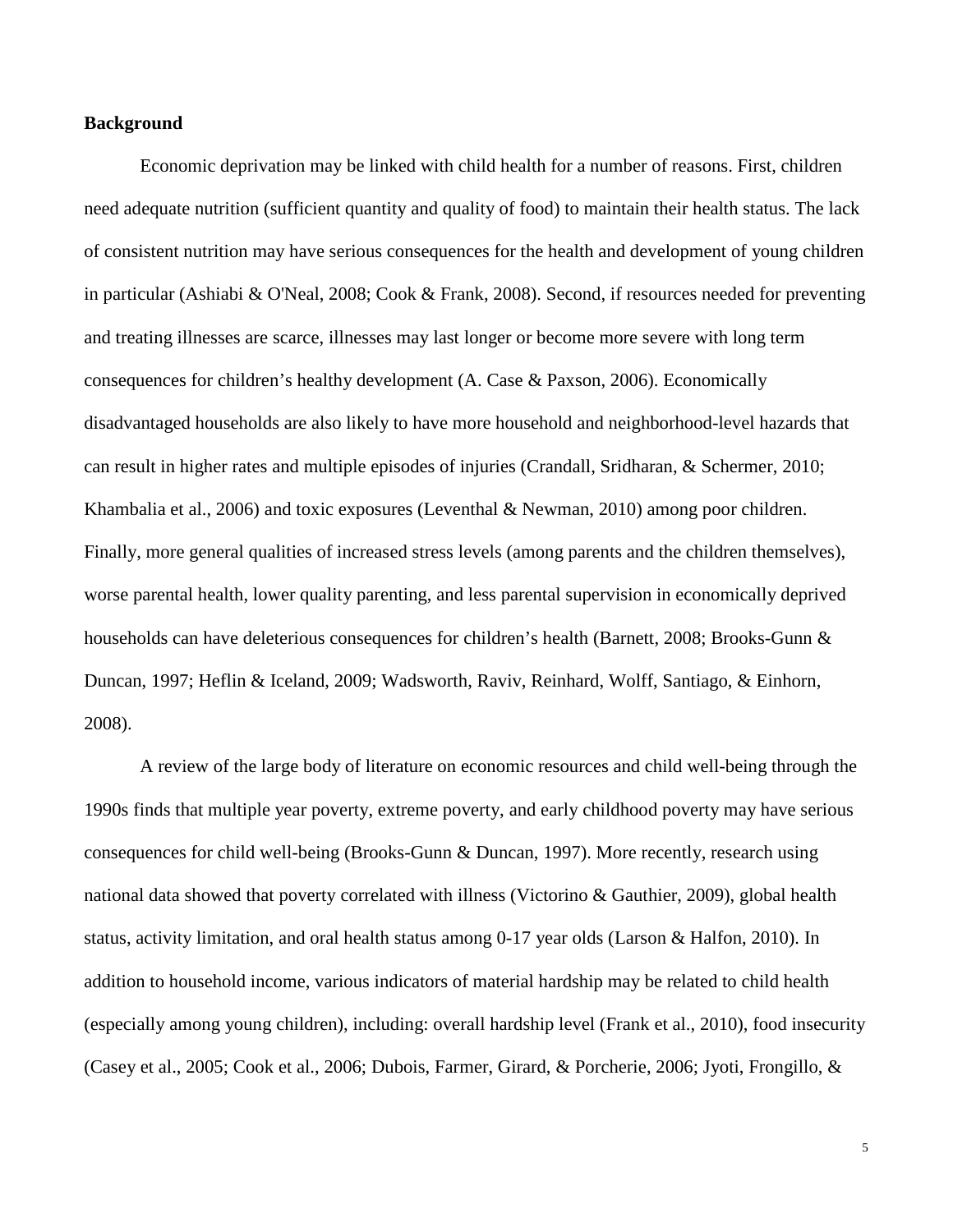Jones, 2005; Metallinos-Katsaras, Sherry, & Kallio, 2009; Yoo, Slack, & Holl, 2009), poor housing conditions (Leventhal & Newman, 2010), and utilities insecurity (Cook et al., 2008). One study found that both poverty and material hardship measures had independent effects on child health (Ashiabi & O'Neal, 2008).

These studies indicate the potential importance of economic resources for child health, but tell us little about how Hispanic children's health is impacted by economic deprivation. To date, research on Hispanic child health has focused on mainly assessing racial/ethnic differences in health controlling for socioeconomic status (Brotanek, Gosz, Weitzman, & Flores, 2007; Brown & Longoria, 2010; Padilla, Hamilton, & Hummer, 2009). One recent study is an exception, finding that Hispanic children were more susceptible to the health effects due to the stress of economic deprivation than were African American children (Wadsworth et al., 2008). Given that Hispanic children are highly vulnerable to multiple types of economic deprivation, including poverty, material hardship, and the lack of health insurance (Hamilton, Hummer, You, & Padilla, 2006; Kaiser et al., 2002; Kersey, Geppert, & Cutts, 2007; Padilla, Radey, Hummer, & Kim, 2006; Van Wie, Ziegenfuss, Blewett, & Davern, 2008; Woolf et al., 2006), estimating the health effects of these different types of deprivation among young Hispanic children is a needed area of research addressed in this study.

Hispanics are an important group to understand, not only due to their vulnerability and large size, but also due to their within group heterogeneity. One key difference is nativity status. Hispanic children with foreign-born parents are least likely to have health insurance (Hamilton et al., 2006), at more risk for hunger (Kersey et al., 2007), more likely to live in poverty, and least likely to have social support compared with their U.S. born counterparts (Hummer & Hamilton, 2010; Padilla et al., 2006). However, it is not clear whether these economic disadvantages necessarily translate into worse child health among Hispanic children with foreign-born parents. Research suggests that foreign-born Hispanic mothers may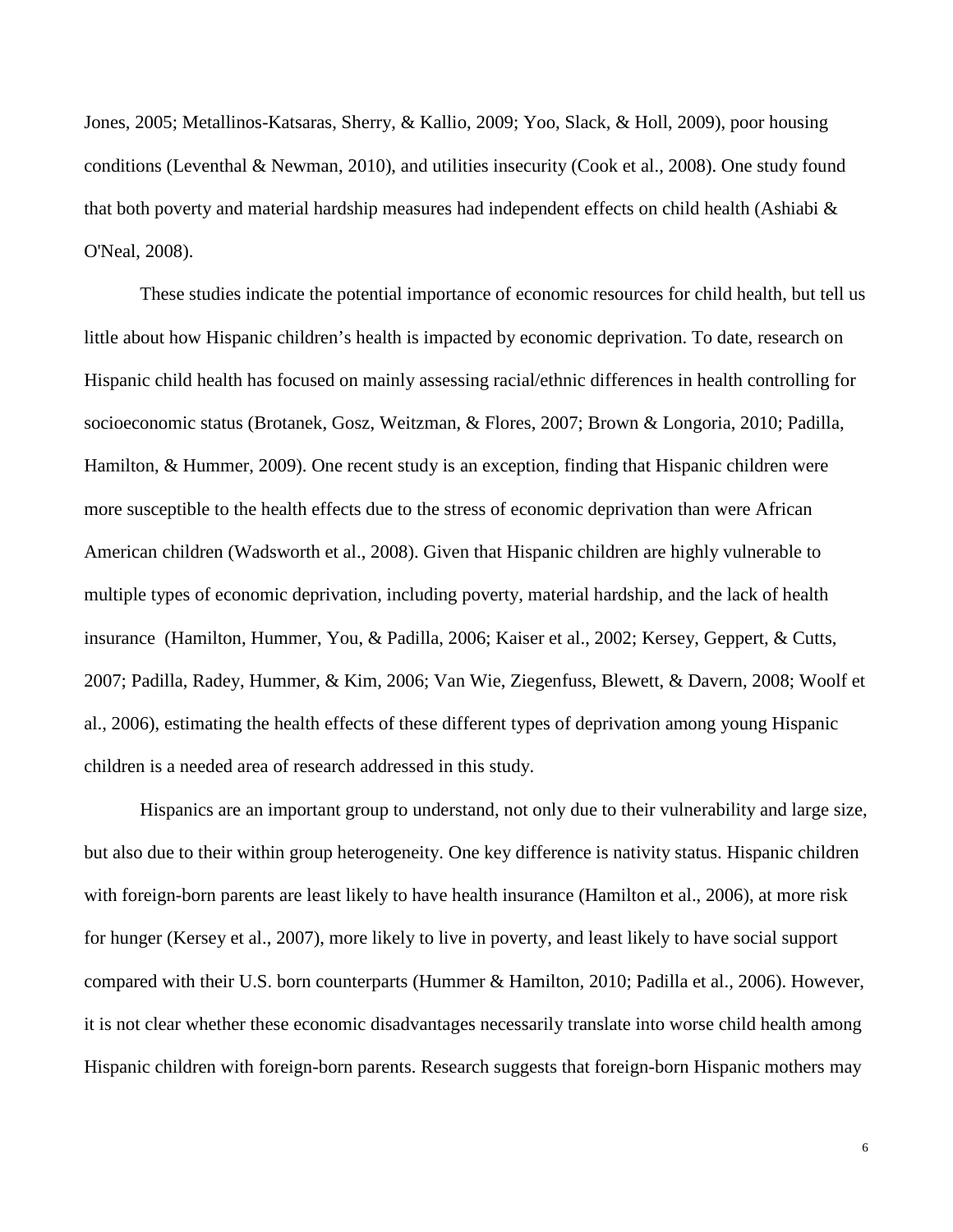ensure better health for their children at the same socio-economic level as native born Hispanic mothers due to healthier infancies (less prenatal smoking, higher birth weight, longer breastfeeding, more immunizations) and better childhood diets (Flores & Brotanek, 2005; Lora, Giraud, Davy, & Driskell, 2006; Mazur, Marquis, & Jensen, 2003), as well as stronger marital unions and other family support (Hummer & Hamilton, 2010).

Supporting evidence for this foreign-born health advantage among Hispanic children, however, is limited. One study found that less acculturated Hispanic mothers in Los Angeles were more likely to be current on children's immunizations than more acculturated mothers (Anderson, Wood, & Sherbourne, 1997). Another study using Fragile Families data found that children with U.S.-born Mexican-American mothers had more chronic conditions at age 5 than White children, but those with foreign-born Mexican mothers did not have significantly worse health than White children at this age (Padilla et al., 2009). There is some evidence to suggest that this foreign-born health advantage may be applicable only to Mexicans (Jerant, Arellanes, & Franks, 2008). Another study finds evidence to the contrary, that children with foreign-born mothers had worse heath status than those with U.S. born mothers (Chilton et al., 2009). Thus, it may be that by early childhood any infant health advantages experienced by Hispanic children (or subgroups) are lost as children get older. Further, none of these studies directly test whether economic conditions affect Hispanic children equally across subgroups.

Directly testing whether economic deprivation matters for child health differently by maternal nativity or union status at birth is of particular interest in this study. Despite some suggestive evidence to the contrary, there are a number of reasons to hypothesize a stronger negative effect of economic deprivation on child health among children with foreign-born compared with U.S.-born Hispanic mothers. First, research shows that immigrant mothers are less likely to use center-based care for their children (Brandon, 2004). This may result in household environments having stronger effects on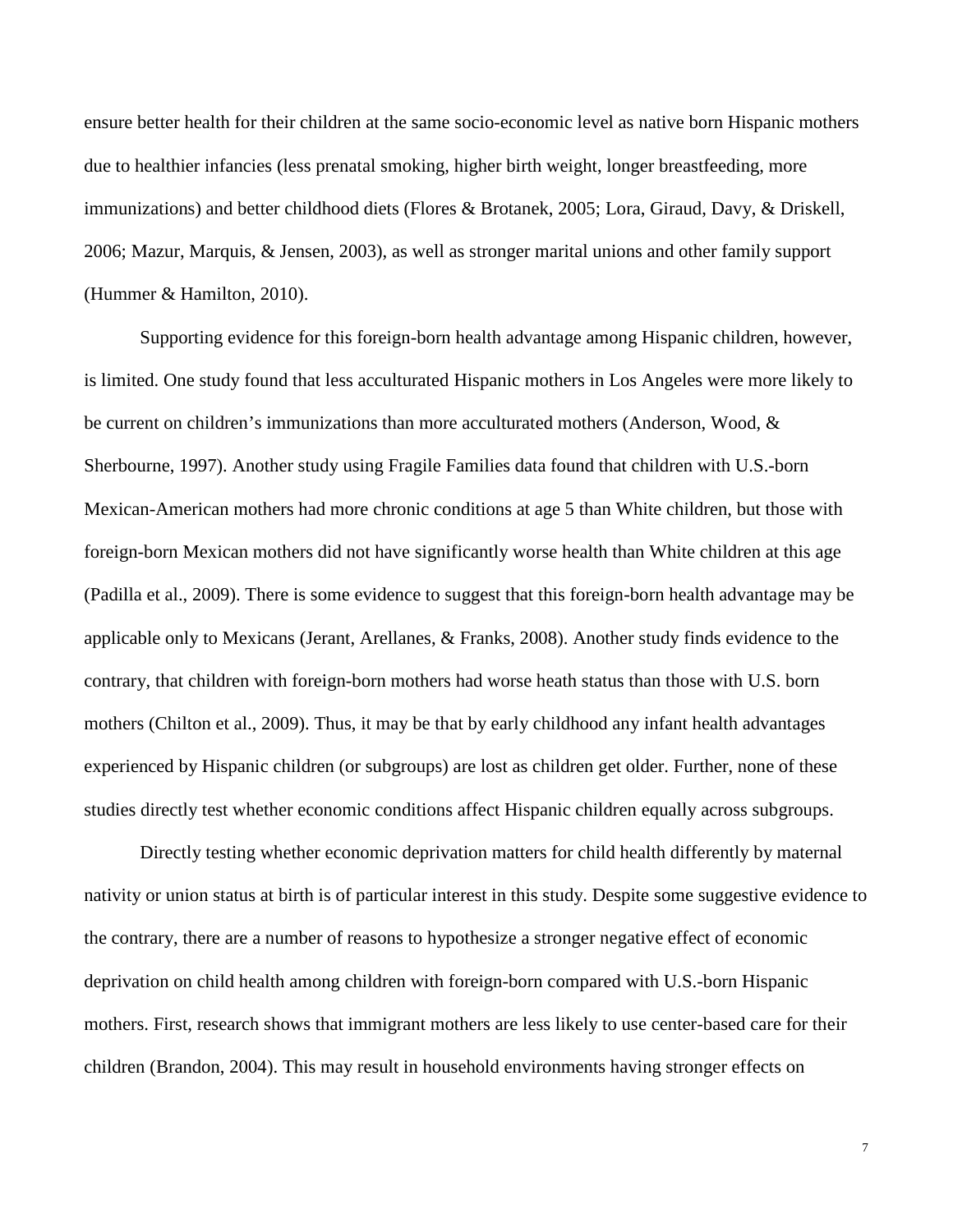children with immigrant parents due to their increased exposure to the household and ability to obtain fewer resources (like food) from outside care. Supporting this idea, research has found that Hispanics toddlers are less likely to be in daycare than White or Black children, and that non-day care toddlers have higher risks of iron deficiency (Brotanek et al., 2007). There is also evidence that Hispanic children are more likely to have elevated blood lead levels than other populations (Brown & Longoria, 2010), which may signal another risk to Hispanic children's health if they spend more time in a poor home environment. Second, lower levels of social support and higher isolation of foreign-born compared with U.S.-born mothers (Hummer & Hamilton, 2010) may indicate they are less able to buffer their children from the direct health impacts of poor economic conditions.

 The moderating role of maternal union status at birth is also assessed in this paper. Births to unmarried Hispanic mothers are a growing concern (Manlove, Ryan, Wildsmith, & Franzetta, 2010). Research shows that these mothers may be particularly lacking in social and other supports needed to buffer their children from the health effects of economic deprivation (Hummer & Hamilton, 2010; Padilla et al., 2006).

In sum, the aim of this study is to build on existing social and health inequalities' research by assessing the impact of economic deprivation on the health of young Hispanic children. This study characterizes Hispanic children's economic disadvantage using longitudinal measures of household poverty, material hardships, and the lack of health insurance during the first 5 years of life and assesses the health consequences at age 5. The study focuses on a Hispanic sample, and direct testing of subgroup differences, to increase our understanding health inequalities within this heterogeneous and highly vulnerable group.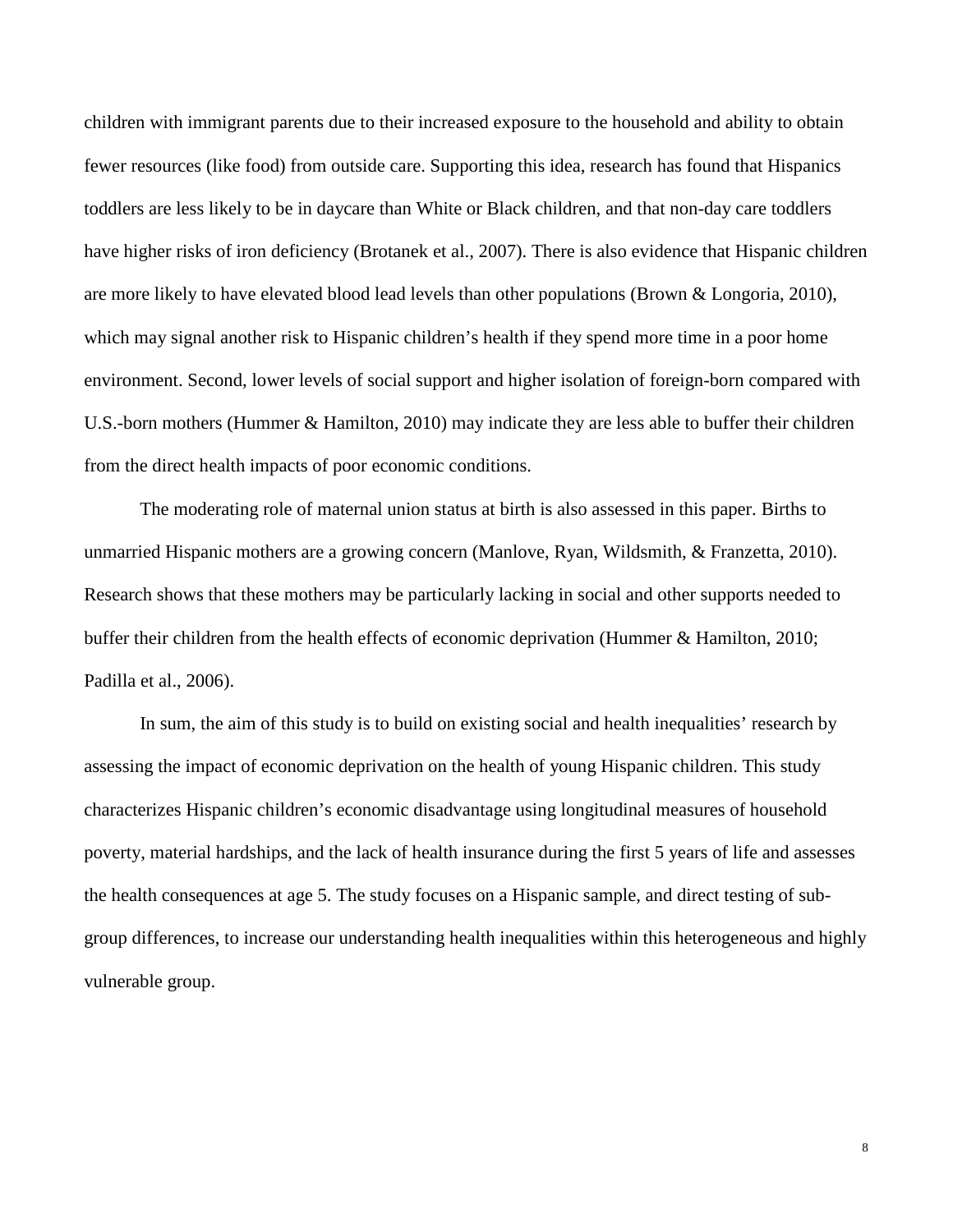## **Data & Sample**

The data used are from the Fragile Families and Child Wellbeing Study, a longitudinal study of almost 5,000 children born in large U.S. cities between 1998 and 2000. Maternal, paternal, child, and household data were collected at the focal child's birth and again at ages 1, 3, and 5. The data are representative of births in large U.S. cities and include a large portion of non-martial births and non-White births (see Reichman, Teitler, Garfinkel, & McLanahan, 2001 for a detailed discussion). The substantial number of births to Hispanic mothers included in the survey (n=1333 at baseline) is the base sample used in this study.

These data are particularly well suited for considering the research questions for several reasons. First, they focus on the period of early childhood, an important stage of physical and cognitive development when policy efforts to reduce social disparities may have long-term effects. Second, the longitudinal data include several economic deprivation measures across multiple years between birth and age 5 (at birth and ages 1, 3, and 5 for poverty status and at ages 1, 3, and 5 for material hardship and health insurance measures) and child health status at age 5. Third, the data include information about the mother's place of birth, allowing for an assessment of differences by mothers' nativity (U.S. vs. foreign-born and Mexican vs. non-Mexican Hispanic mothers). Finally, unique to the Fragile Families design that oversampled unmarried parents, the data provide an adequate sample of both married and unmarried Hispanic mothers to assess whether children born to Hispanic single mothers may suffer particular health risks from economic deprivation.

The analytic study sample consists of all children born to Hispanic mothers who were in all waves (to be able to assess total poverty and hardship across early childhood) and who lived with their mother all or some of the time through age 5 (this is necessary because the economic deprivation measures are assessed for the maternal household). Of the 1333 children born to Hispanic mothers, 234

9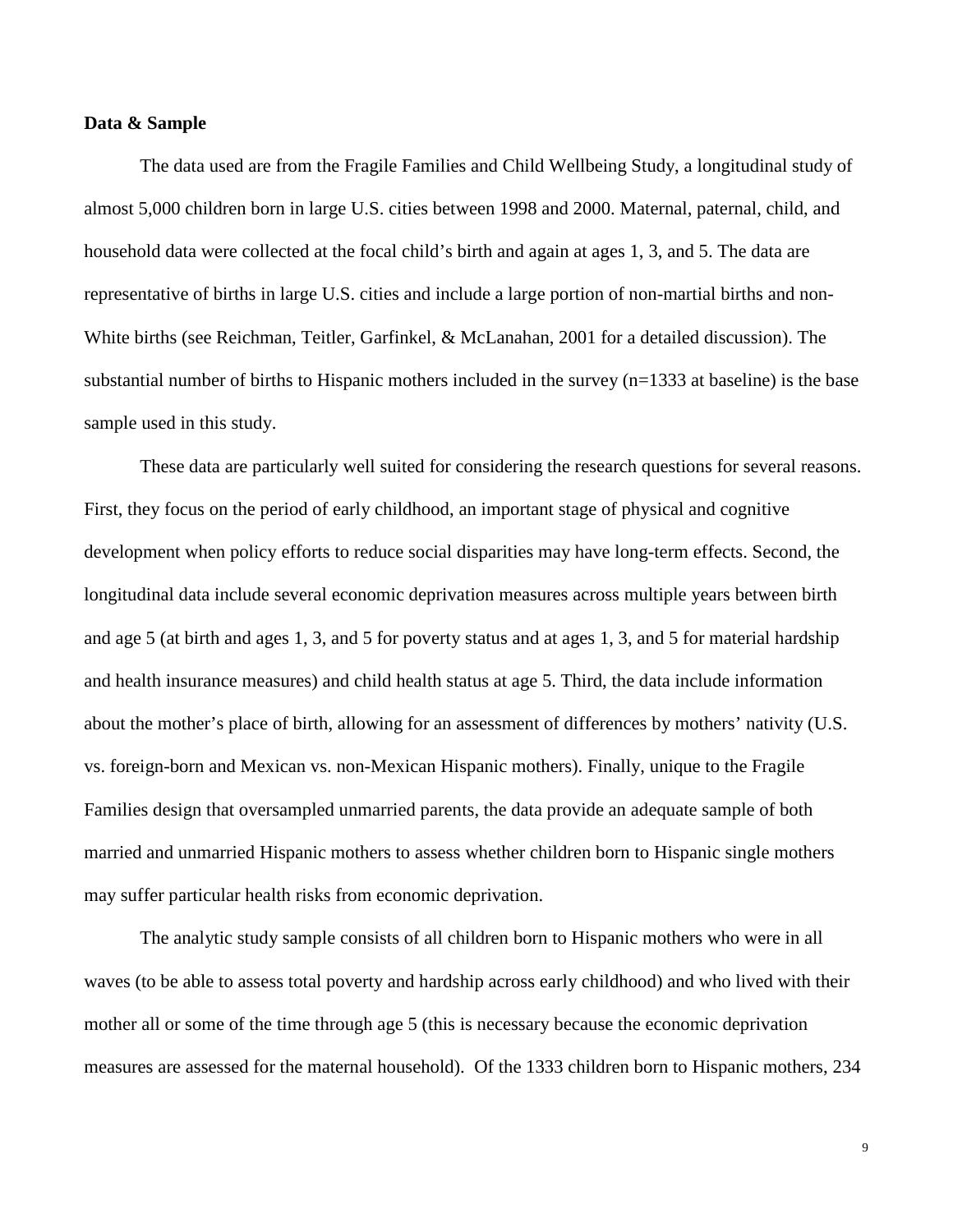were missing the dependent variable due to attrition by the age 5 wave. Keeping only children living mainly with their mothers deleted an additional 216, which included those missing age 1 or 3 data on economic deprivation. Another 49 were missing data on the mother's country of birth, and 29 were missing other control variables. This results in an analytical sample of 814 children born to Hispanic mothers. The main concern in dropping these cases is any bias that may be created by selection on the dependent variable. However, tests show that neither age 1 nor age 3 child health status differs significantly between cases dropped and those in the final sample.

The unweighted descriptive statistics of the sample are presented in Table  $1<sup>1</sup>$  $1<sup>1</sup>$ . This is a sample of 50% male and female children with relatively young mothers at birth (average 24.5 years). Of the sample mothers, 40% are foreign born, and almost 60% are of Mexican heritage (with a similar percentage Mexican in both foreign and U.S. born mothers). The non-Mexican mothers include those from Puerto Rico, Cuba, elsewhere in the Caribbean and Latin America, and an undefined "other Hispanic." This sample composition is similar to national level statistics where 40% of Hispanics are foreign-born and 65% are of Mexican origin (Pew Hispanic Center, 2010). Additionally, most sample fathers (84%) were Hispanic, and 60% were U.S. born<sup>[2](#page-9-1)</sup>. As suggested in previous research, maternal education is low (almost 50% of Hispanic mothers have less than a high school degree), but almost half of the mothers were working when the child was one year old (most likely in low-paying jobs). The sample children were born into households with, on average, more than one child already in the household. In addition, over a quarter of the sample had a grandparent in the household at birth. A relatively large portion of the sample children (31%) were born to single Hispanic mothers, which

 $\overline{\phantom{0}}$ 

<span id="page-9-0"></span><sup>&</sup>lt;sup>1</sup> Survey weights are not used in descriptive statistics or regression analyses because over 200 of the final sample cases are missing weights. Further, it is not clear which weights to use since the data combine information across survey waves (the weights are defined for each survey wave). As a result, the descriptive statistics are not necessarily representative of Hispanic children in urban areas.

<span id="page-9-1"></span> $2^2$  Father's nativity is not included in the analysis due to 120 sample cases missing on this variable. Sensitivity analysis indicated that father's nativity status was correlated with child health status, but its inclusion did not change the results.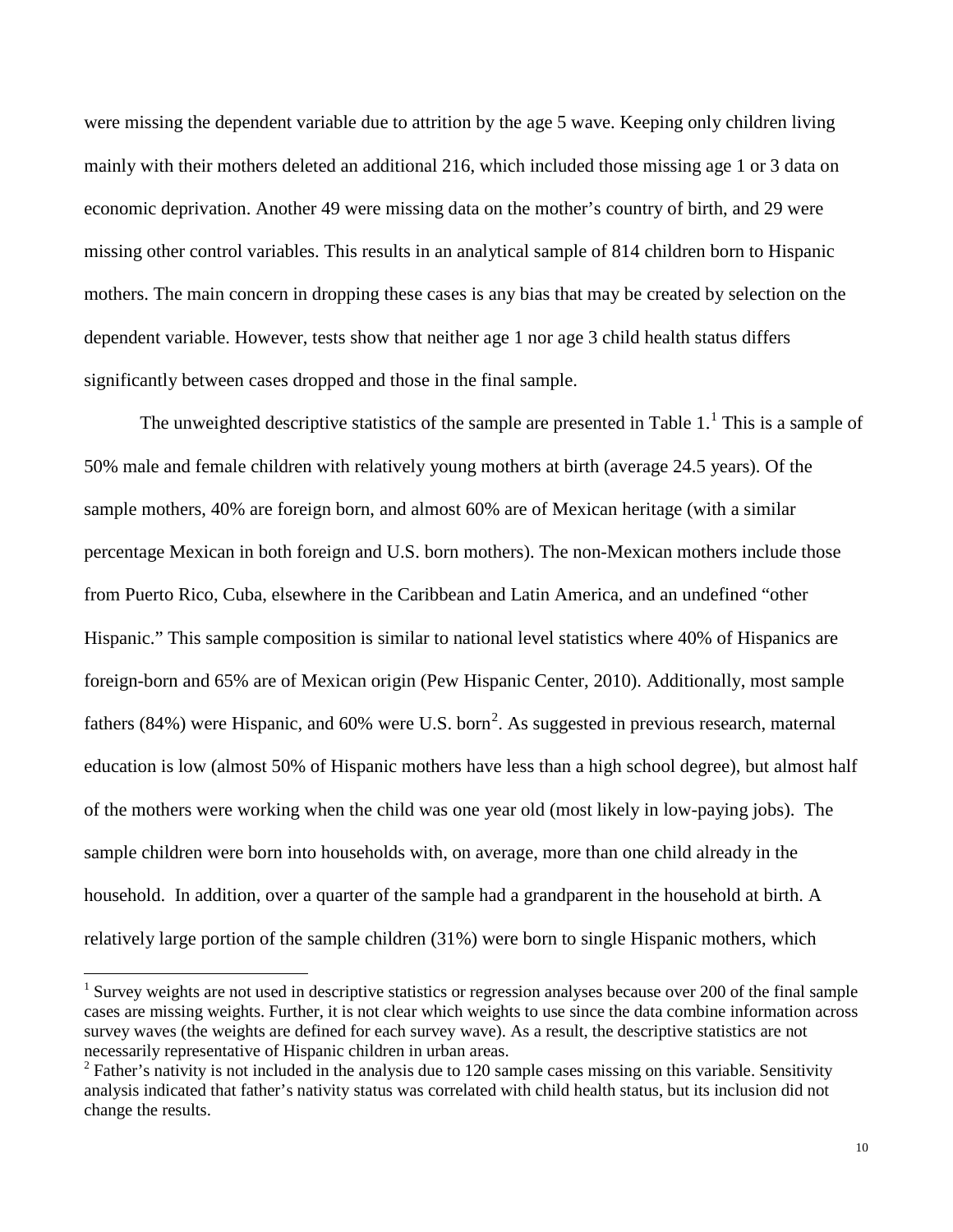allows for assessing the moderating role of maternal union status at birth in addition to maternal nativity. Approximately 6% of the children were born low birth weight, which is similar to the Hispanic national average of just over 6% in 1998-2000 (the years when these children were born) (U.S. Department of Health and Human Services, 2009). The mothers' health status did not fare well; only 25% had mothers who reported being in excellent health at the time of the birth and by one year after the birth, and 13% of these Hispanic mothers reported feeling depressed.

## <Table 1 here>

## **Measures**

#### *Dependent variable*

The dependent variable in this study is overall health status of the child as reported by the mother when the child was approximately age 5. Possible categories include excellent, very good, good, fair, or poor. This measure is comparable to the self-rated health measure asked of adults, which has been used across multiple social and health surveys as a reliable measure of overall health linked with mortality and multiple diseases (DeSalvo KB, 2006; Idler & Benyamini, 1997; Idler & Kasl, 1995). There have been several recent studies of this measure for children, which show that that other indicators of child health (prior diagnosis of health conditions, chronic health problems, low birth weight, and child injuries) are associated with this parent-reported measure (Crandall et al., 2010; Sparks, 2009; Stein, Siegel, & Bauman, 2010).

Due to relatively few cases being reported as fair or poor, the final child health variable was collapsed into three categories (1=excellent, 2=very good, and 3=good/fair/poor). The mean value of this three category variable in the full sample is 1.6 (see Table 1). Table 2 shows the distribution of the sample across the three categories and further disaggregates the measure by mother's nativity and union status at birth. In the full sample, 57% of children were reported to be in excellent health, 27% in very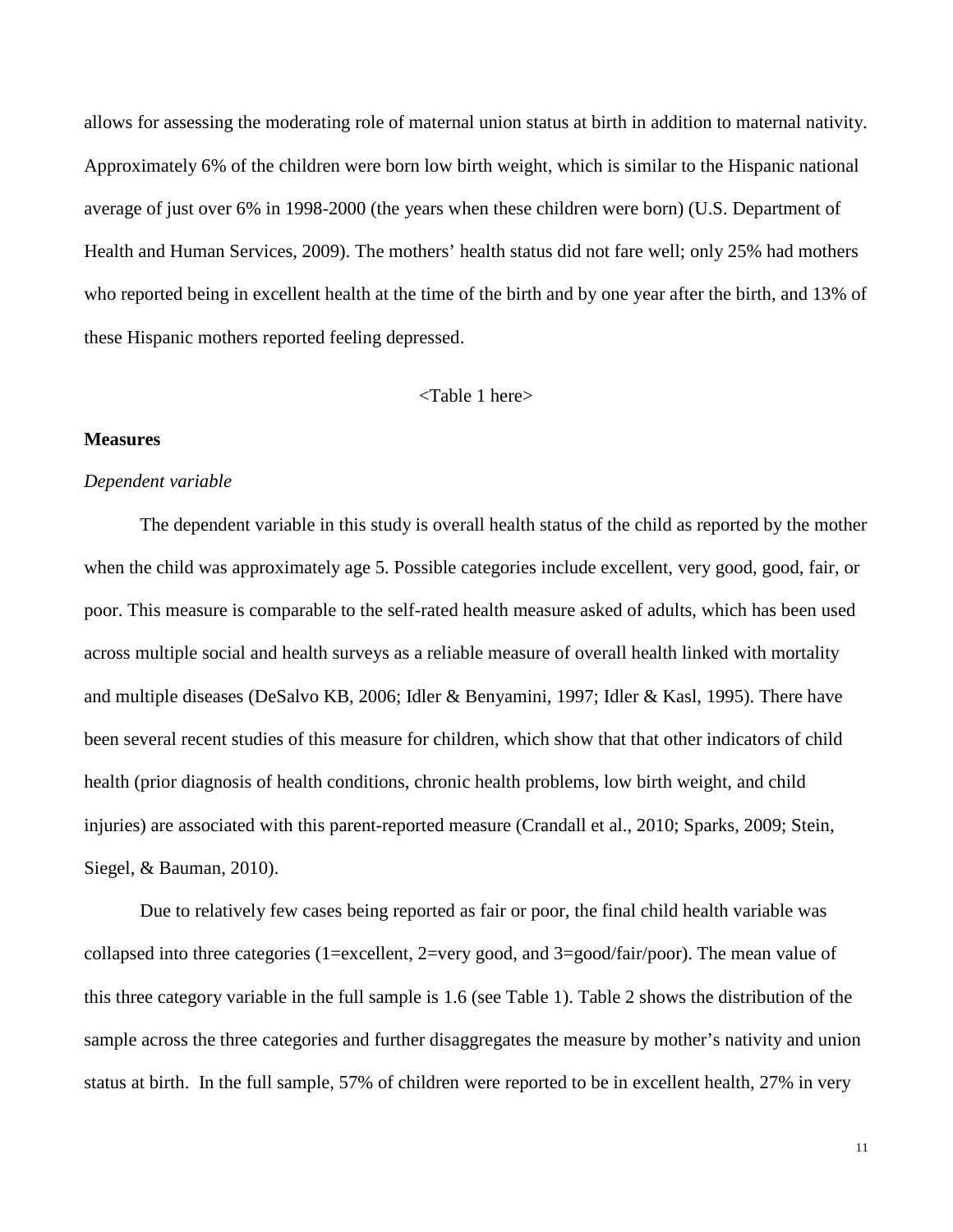good health, and 15% in good, fair, or poor health at age 5. A recent study of a national sample of children aged 0-17 from the National Health Interview Survey reported the distribution of Hispanic child health (averaged from 1997 to 2006) to be: 44% excellent, 30% very good, and 26% good/fair/poor or unknown (Leigh & Wheatley, 2009). The worse child health distribution in this national sample compared to the Fragile Families sample may be due to the inclusion of children of older ages (when more health problems may be apparent), those in rural areas, and include the missing data ("unknown") in the lowest health category. It may also be due to sample differences in the nativity or immigrant status of the Hispanic mothers.

As Table 2 illustrates, in the Fragile Families sample, child health status differs by maternal nativity (foreign versus U.S.-born), with children from U.S.-born mothers having a significantly higher mean for excellent status and a significantly lower mean for good/fair/poor health. The large portion of children with foreign-born mothers in the worst health category suggests that by age 5 any health advantage these children may have had at birth (via lower birth rates, higher maternal marriage rates, and better maternal health behaviors) is lost (according to this measure) by age 5. Children whose mothers were of Mexican origin, however, did not differ in health status (except for very good health) from those whose mothers were non-Mexican Hispanics. Child health status does not differ significantly by Hispanic mothers' union status at birth (in union vs. single), suggesting that single Hispanic mothers may be able to buffer their children from harsh economic conditions, while foreign-born Hispanic mothers face the largest challenges to protecting their young children's health.

## <Table 2 here>

#### *Economic Deprivation Variables*

The first measure of economic deprivation considered here is total times the child's household income was below the poverty line during early childhood (out of a possible four times assessed: at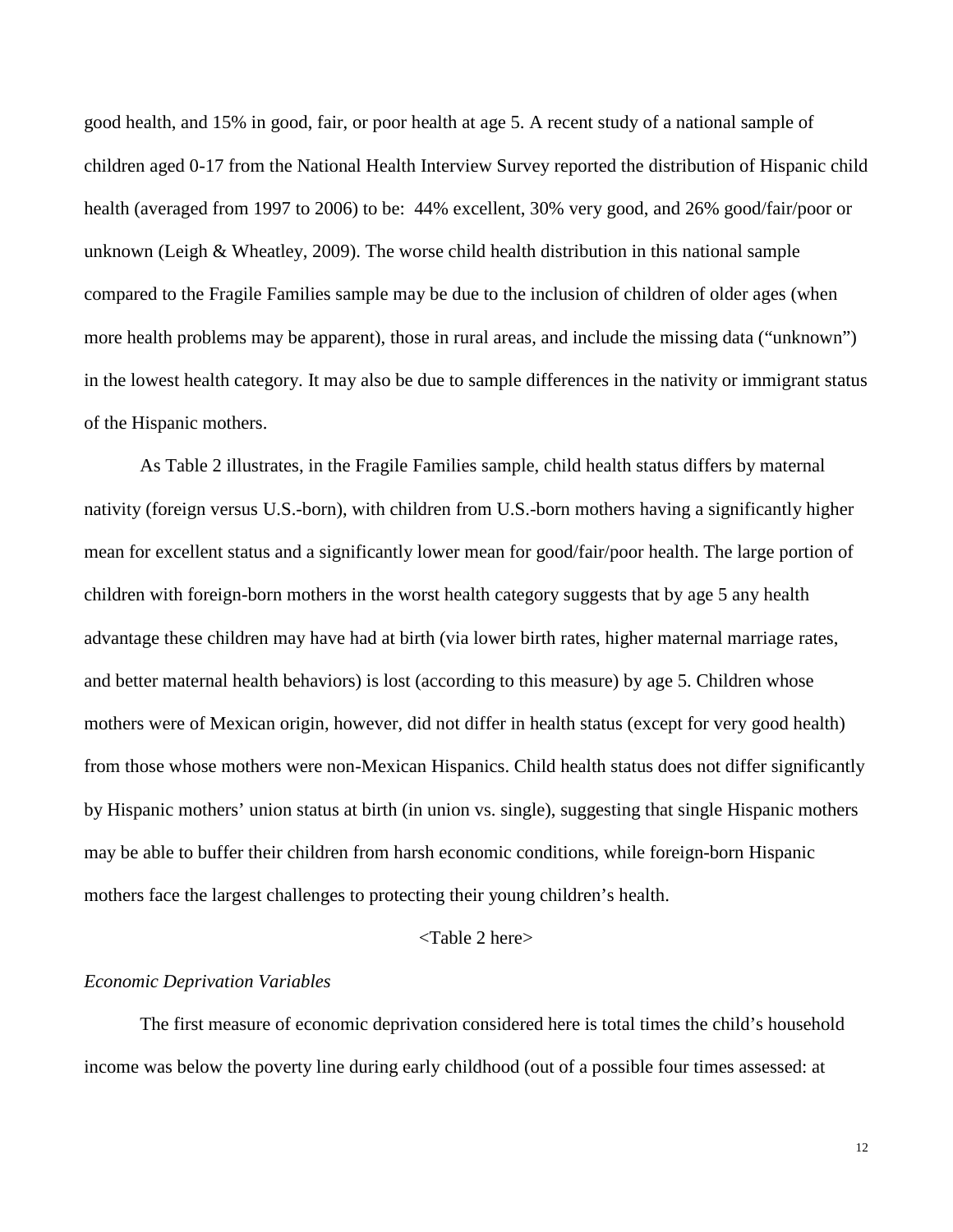birth, and ages 1, 3, and 5). Differentiating those in severe poverty (50% or below the income/poverty ratio) from less severe poverty (51-100% of the income/poverty ratio) showed these categories to be very similar in their effects. Thus, *total waves in poverty* was the preferred measure. On average, the sample children lived in poverty 1.9 times out of 4.0. Children born to foreign-born, Mexican-origin, and single mothers experienced significantly more total waves of poverty (over 2) in early childhood than those with U.S.-born, non-Mexican, or married/cohabiting mothers (see Table 2).

Material hardship was assessed at average ages 1, 3, 5, and referred to whether the household had experienced various indicators of insecurity related to food, housing, and utilities due to the lack of money during the 12 months prior to the survey.<sup>[3](#page-12-0)</sup> A composite measure of whether the household experienced any of the various hardships in a given wave was summed to produce a measure of the number of times a child's household had experienced any food, housing, or utilities hardship across the three waves.<sup>[4](#page-12-1)</sup> The average number of waves a child's household experienced a hardship was 1.3, although the mean differed significantly across sub-groups. Unlike poverty, children with U.S.-born Hispanic mothers had a higher mean number of waves experiencing at least one material hardship than those with foreign-born mothers. Not surprisingly, children experienced significantly more hardship when born to a single mother than a mother in union with the father at birth. The means for total material hardship did not differ significantly between children with Mexican and non-Mexican origin mothers (see Table 2).

ı

<span id="page-12-0"></span> $3$  A question about whether in the past 12 months someone in the household had needed to see a doctor but could not do so due to the lack of money was excluded from this study because it is likely endogenous with child health (i.e., those with sicker children will experience this more).

<span id="page-12-1"></span>Sensitivity analysis showed that a measure summing the total number of hardships (rather than any hardship) for each wave was insignificant in the models. Total number of waves when any hardship was experienced was preferred for its significant association with child health and its comparability to the cumulative poverty measure.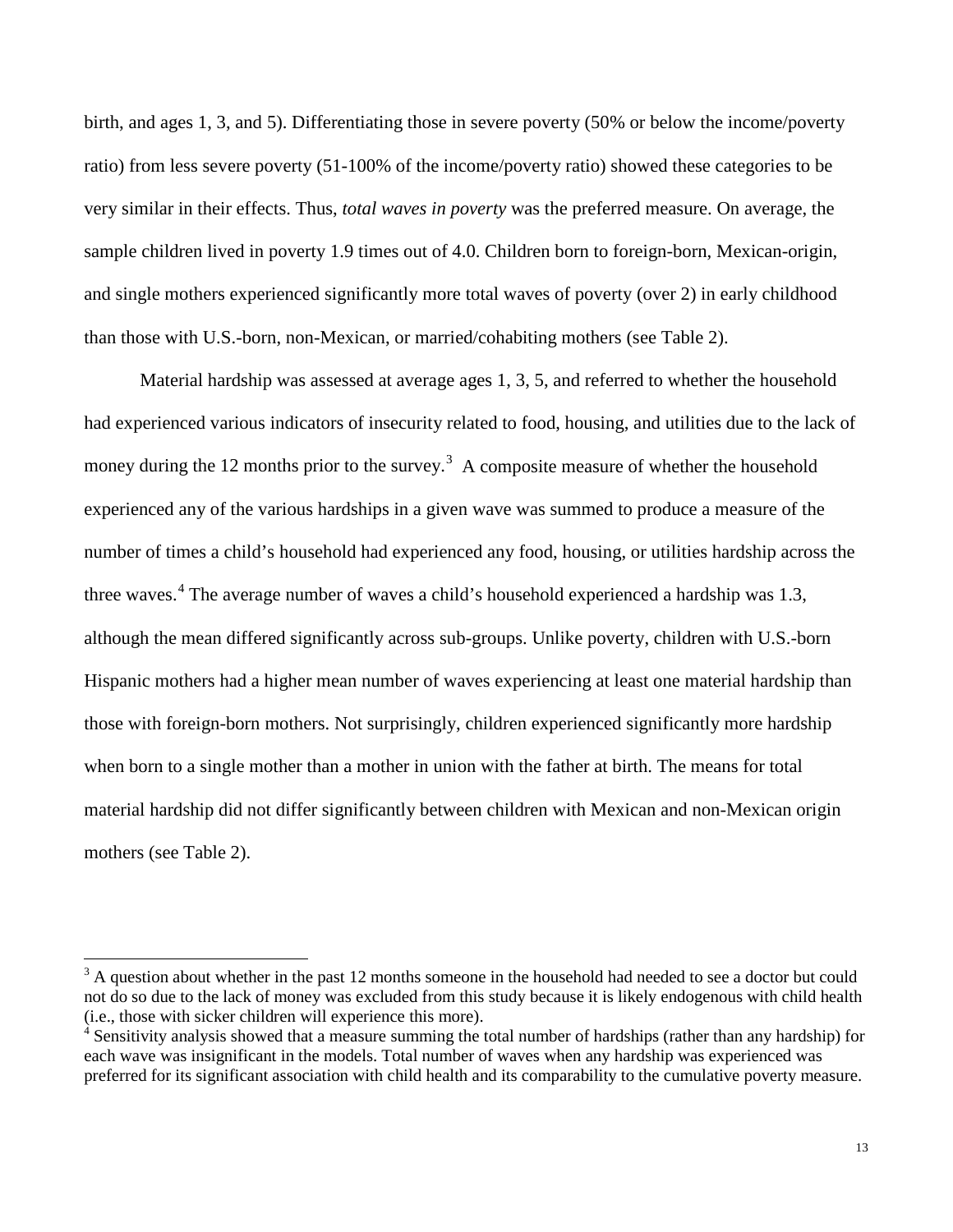Because recent research suggests various aspects of hardship fit better as distinct components rather than an overall measure of hardship (Heflin, Sandberg, & Rafail, 2009), separate measures of food, housing, and utilities hardship were also created. Two questions were asked in the survey to assess household food insecurity: 1) whether the household had received free food because there was no money for food, and 2) whether an adult or child had gone hungry in the past 12 months. The hunger question was asked at ages 1 and 5 only and very rarely occurred. Given the potential reporting bias (how individuals define hunger has been questioned in recent food insecurity literature) and lack of positive responses to this question, it was dropped from the final analysis. Once summed across waves, the measure of total waves having received free food was collapsed into a dummy variable due to 95% of the sample households being distributed between 0 and 1 time. Thus, the free food measure is a dichotomous indicator of whether the child's household had ever received free food during early childhood. This occurred in 21% of the full sample, with significant mean differences by maternal union status at birth but not maternal nativity (see Table 2).

Housing hardship was assessed by summing the number of waves a child's household had experienced at least one of four indicators: moving in with others, being evicted, living in a shelter, and not paying the full mortgage/rent in the past 12 months. A similar measure was developed for the utilities hardship, indicating number of waves a child's household: had not paid a bill, borrowed money from a friend to pay a bill, had the telephone shut off, or had the gas/electric shut off in the past 12 months. As reflected in the total hardship measure, children born to U.S.-born mothers had a higher average number of waves of housing and utility hardships during early childhood compared with those who had foreign-born Hispanic mothers. This is somewhat surprising given the expectation that firstgeneration Hispanic immigrant mothers have higher poverty rates and less social support than native Hispanic mothers (Hummer & Hamilton, 2010). It may be that these mothers are able to ensure housing

14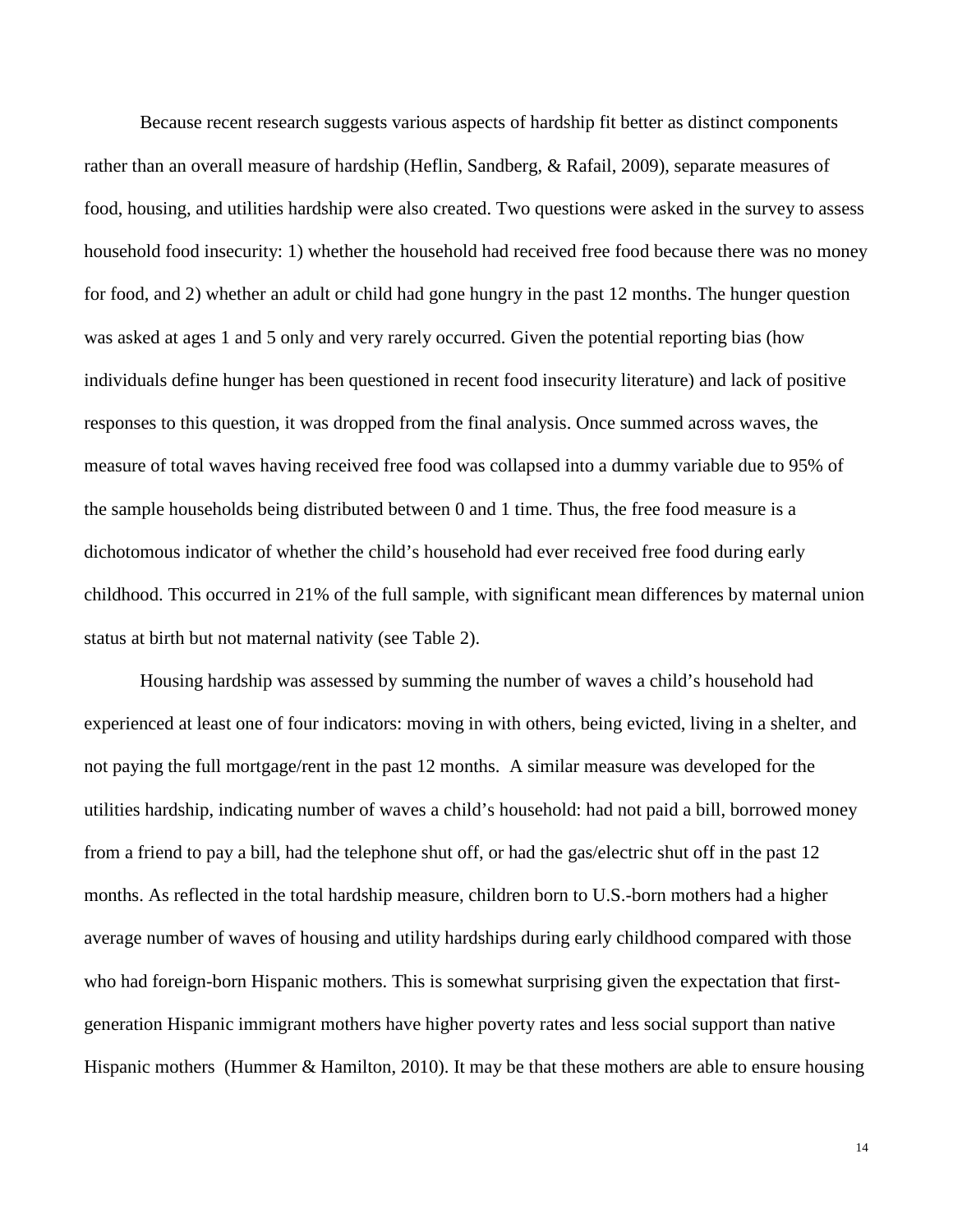and utilities security because of their higher rates of being in marital unions (even if poor). Children born to single Hispanic mothers had significantly higher average total housing and utility hardships during this time compared with those born to mothers in union with the birth father (see Table 2).

A final economic deprivation measure is whether the mother or her children had no health insurance at each wave (ages 1, 3, 5). This is not included in the global measure of material hardship because it was not asked in the same way as the food, housing, and utilities questions (as experienced in the past 12 months), but rather is a measure of current access by the mother and/or her children to health insurance. Further, health insurance is a distinct form of deprivation since it relates directly to families' ability to access medical care. This measure was summed across waves, and similar to the other measures, indicates the number of waves in which a child experienced this household-level deprivation. Although utilizing longitudinal data allows for defining a child's cumulative access to health insurance at multiple time points, short periods of being insured or uninsured between waves are not captured in this measure.

The average waves the sample children were uninsured was 1.2; however, this measure differed significantly by maternal nativity: children with foreign-born mothers lacked health insurance coverage for, on average, 1.5 of the three waves, while those with U.S.-born mothers averaged less than one wave without health insurance. Children with mothers of Mexican origin also had higher average total waves lacking health insurance than those with non-Mexican mothers. This measure did not differ by union status, indicating a similar lack of access to health insurance (more than 1 wave uninsured, on average) among children born to Hispanic single mothers and those in a union (see Table 2).

# *Nativity & Union Status Variables*

Three independent variables are defined as potential moderators of the effects of economic deprivation on child health: mother U.S. versus foreign-born, mother of Mexican versus other Hispanic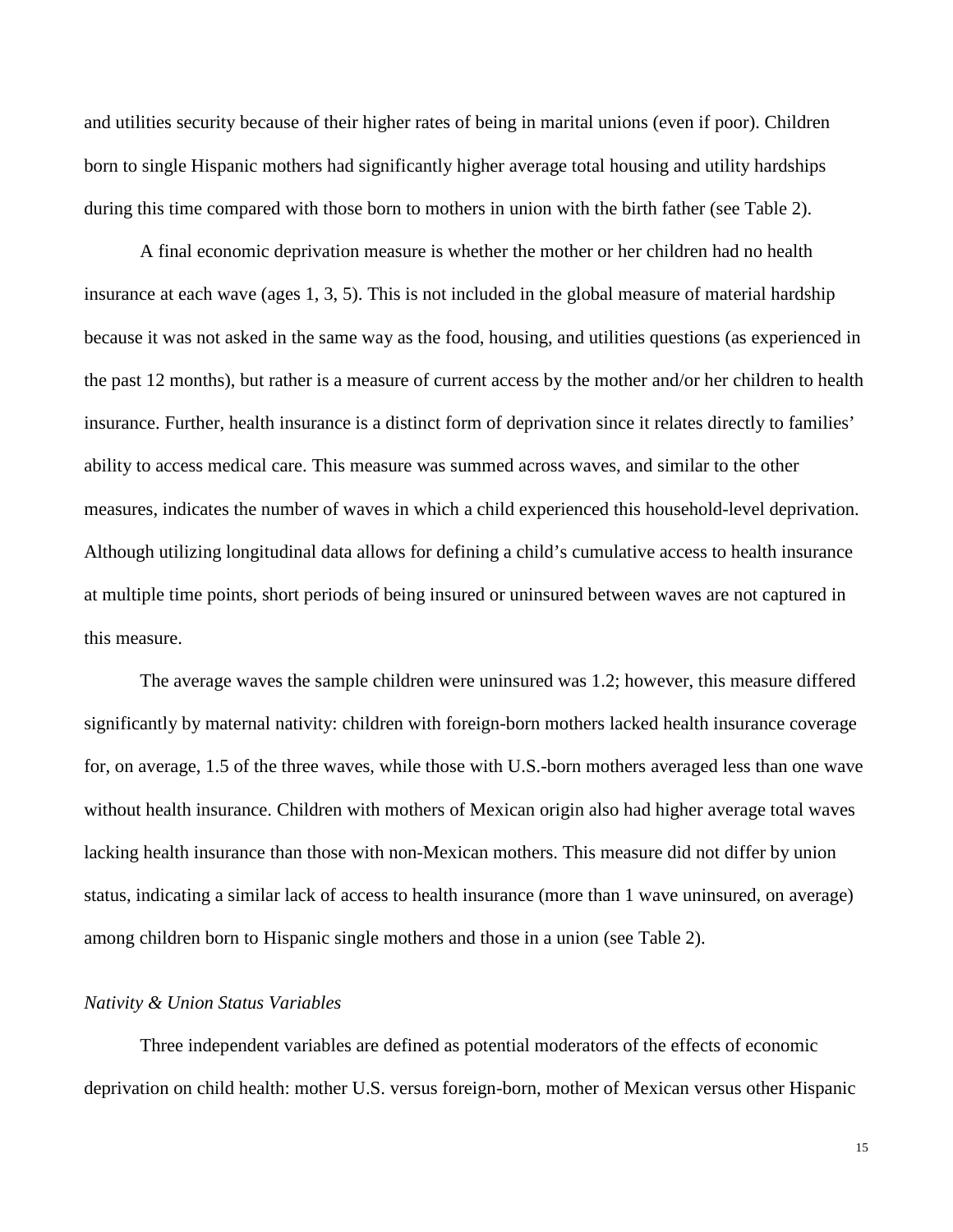heritage, and mother single vs. in union with father at birth. Mother's place of birth was used to define both nativity variables, and her status with the child's biological father at the time of the birth was characterized as either single (no father living in the household) or in union (cohabiting with or married to the bio father). These variables are important control variables in the models described below and are interacted with each of the economic deprivation variables described above to test for differences across these key groups within the Hispanic sample.

# **Statistical Methods**

The associations between household economic deprivation and children's health status are estimated using multivariate, multinomial logistic regression models. The results are presented as relative risk ratios (exponentiated coefficients), which represent the increase in the probability of being in a given child health category (very good or good/fair/poor) over the probability of being in excellent health for each unit increase in the deprivation measure of interest. Ratios greater than one indicate a positive association, while ratios below one indicate a negative association. Statistical significance is assessed at  $p<.05$ .

One concern in estimating these associations is the ability to estimate the direct effects of the various types of deprivation, which requires controlling for the other measures. Total poverty, total hardships, and total health insurance are all correlated at less than  $r=0.4$  and can be included in the same model. The food, housing, and utilities material hardship measures are each entered into the models separately (with poverty and health insurance) due to their higher correlations with each other. One question posed is whether these various hardship measures mediate the impact of poverty on child health. This is evaluated by assessing how the size and significance of the coefficient on poverty changes with inclusion of the other economic deprivation measures in the model.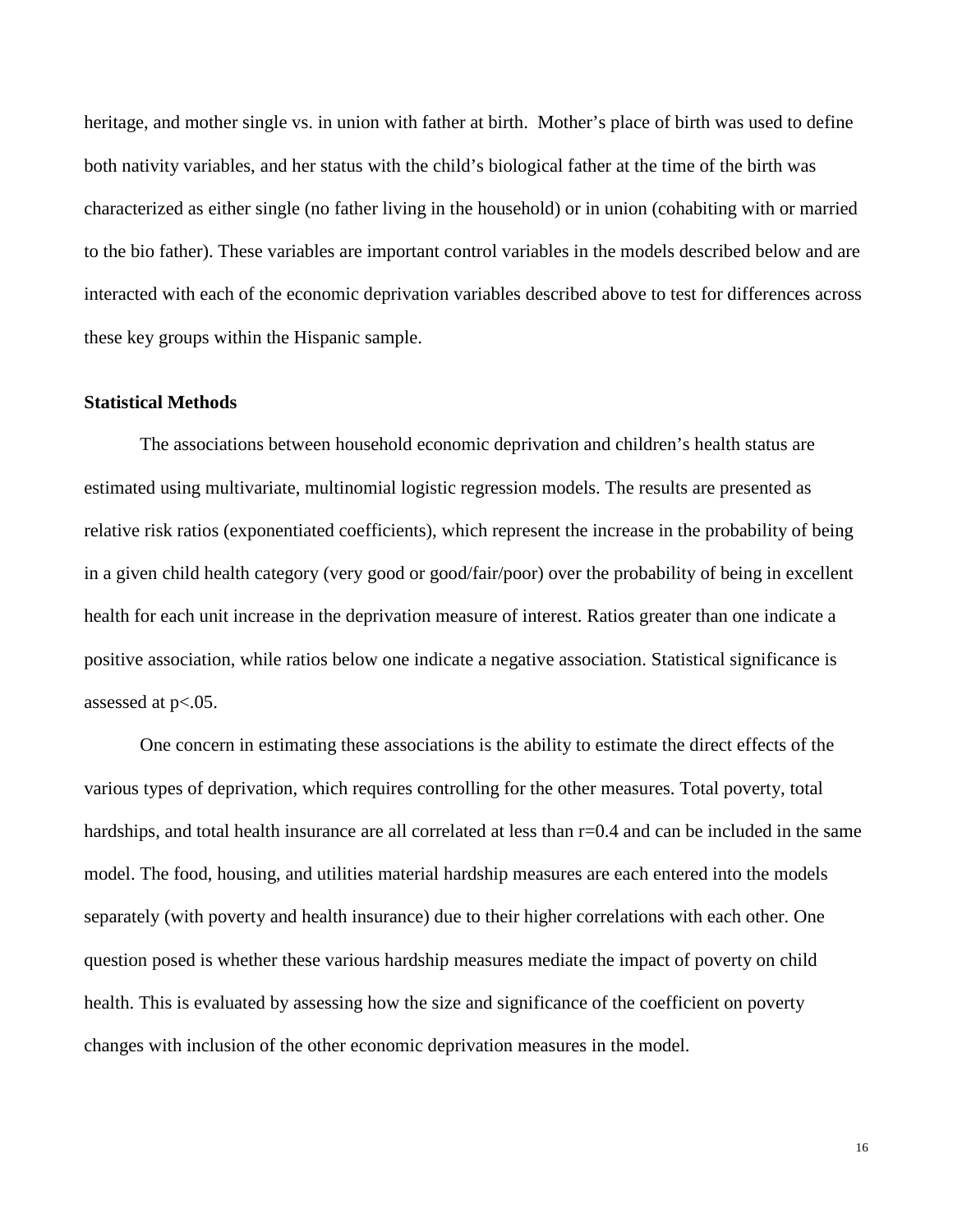Also of interest is whether the patterns found are different depending on the mother's nativity or union status at birth. This is assessed by including the interaction terms created by multiplying U.S. born, Mexican-origin, and single at birth with each of the economic measures. Because of the diversity within this Hispanic sample, U.S.-born and Mexican-origin variables (and their interaction terms) are not too highly correlated, thus are entered in the model together to distinguish foreign-born from Mexican-ethnicity effects. Interaction effects that are significant at  $p<0.05$  are considered significant moderating effects.

Another methodological challenge is reducing biases due to unobserved differences among these children and their families that may lead to erroneous conclusions about the associations between economic deprivation and child health. The multinomial logistic regression models that control for household, child, and parent characteristics have the potential to confound the economic deprivation associations and are observed in the data (see Table 1 for control variables included in all analyses). Unobserved differences are not controlled in these models. Although individual-level change (i.e., fixed effects) models are ideal in reducing unobserved biases, the categorical dependent variable does not easily allow such estimation. The use of change models would also preclude the use of cumulative measures of economic deprivation, which is recognized as a more complete measure of deprivation with important consequences for child well-being (Brooks-Gunn & Duncan, 1997; Guo, 1998).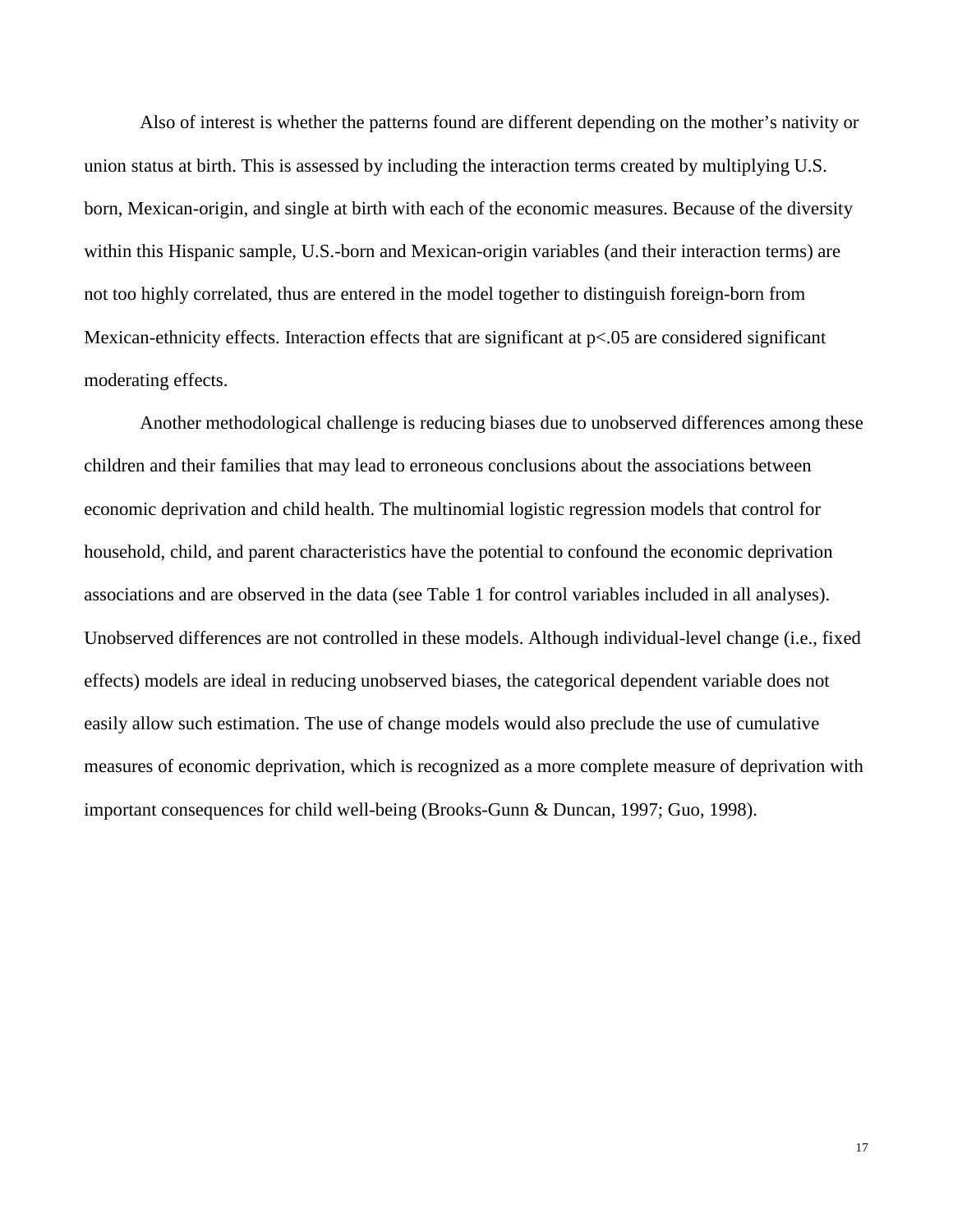## **Results**

The findings for the full sample are presented in Table 3 below, which shows the relative risk ratios (RRR) of children being reported as being in very good (= 2) and good/fair/poor health (= 3) compared with excellent health. Model 1, Table 3 shows the negative impact of cumulative poverty on Hispanic child health at age 5: each wave a sample child lived below the poverty line between birth and age 5, increases the risk, on average, of being in very good health by 26% and good/fair/poor health by 51% compared with the chance of being in excellent health. However, Model 2 shows that the number of waves a child's household experienced material hardship (food, housing, or utilities) between ages 1 and 5 is not associated with child health status (this variable was insignificant in models without poverty, not shown here). Model 2 also indicates a very slight attenuation of the poverty effect when material hardship is included in the model. Thus, there is little evidence that poverty affects child health through material hardship in this sample.

# <Table 3 here>

Model 3 adds another key measure of economic deprivation experienced by many Hispanic children: the lack of health insurance. Each wave that the mother or her children lacked health insurance increases the risk of being in the worst compared with best health category at age 5 by 30%. Model 3 shows that the lack of health insurance mediates some of the poverty effect on child health, but both remain significant and substantial in their associations with child health at age 5.

Models 4 through 6 further differentiate the material hardship components and show that only food hardship (ever having received free food) between ages 1 and 5 is associated with child health status. This experience doubles the risk of a child being in good/fair/poor compared with excellent health at age 5.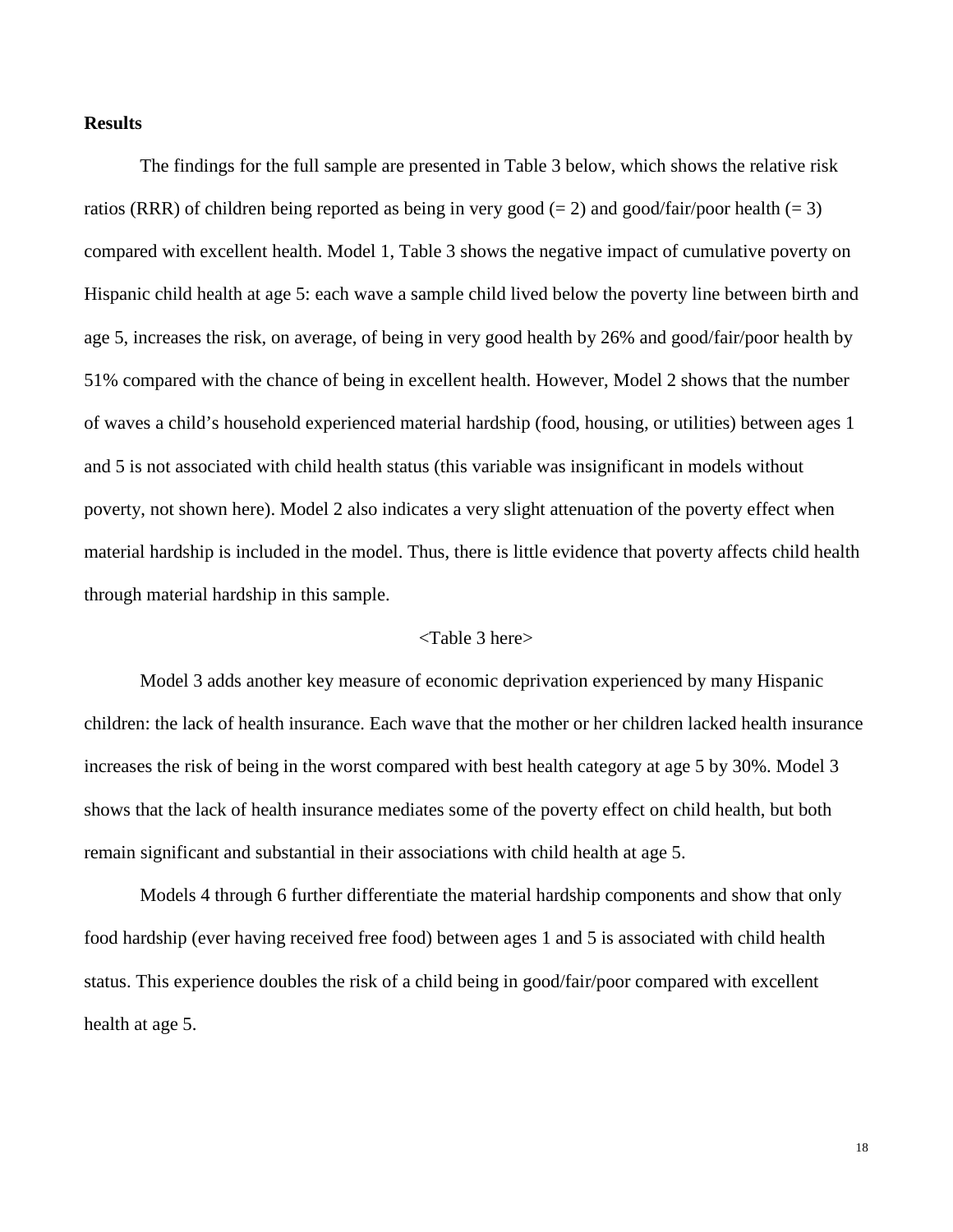The above models were also estimated with interaction effects to test for differences in the effects of the economic deprivation variables by mother's nativity and union status at birth. None of the material hardship variables or total lack of health insurance differed by maternal characteristics (models not shown here). This indicates that the significant effects found in Table 3 for food insecurity and the lack of health insurance hold across Hispanic children in this sample regardless of their mothers' place of birth or union status.

Total waves in poverty did differ significantly by maternal nativity. Table 4 shows the Relative Risk Ratios (RRRs) comparing good/fair/poor health with excellent health status from the interacted models (controls included but not reported for brevity)<sup>[5](#page-18-0)</sup>. These results suggest that poverty has a stronger association with child health for children with foreign-born and Mexican-origin mothers (see interaction effects in Models 1 and 2). Further, when entered together, both interactions remain significant, indicating that both are independent moderators of total waves in poverty. With both interactions included in Model 3, the RRR for total poverty indicates that for the reference group (children with mothers who are foreign-born, non-Mexican Hispanics), each wave living in poverty increases the risk of being in the worst compared with best health category by almost 50%. Children with Mexican, foreign-born mothers have the highest risk of being in this worse health category, an RRR of 2.19. The associations of total poverty with child health among those whose mothers are native born are not statistically different from zero for either Mexican (RRR=1.27) or non-Mexican (RRR=0.87) mothers. These results suggest that, in this sample of Hispanic fragile families, foreignborn Mexican mothers face the largest challenges to protecting their children's health from the hazards of early childhood poverty.

## <Table 4 here>

 $\overline{\phantom{0}}$ 

<span id="page-18-0"></span><sup>&</sup>lt;sup>5</sup> There were no significant interaction effects for differentiating between very good and excellent health status by maternal nativity, results not shown.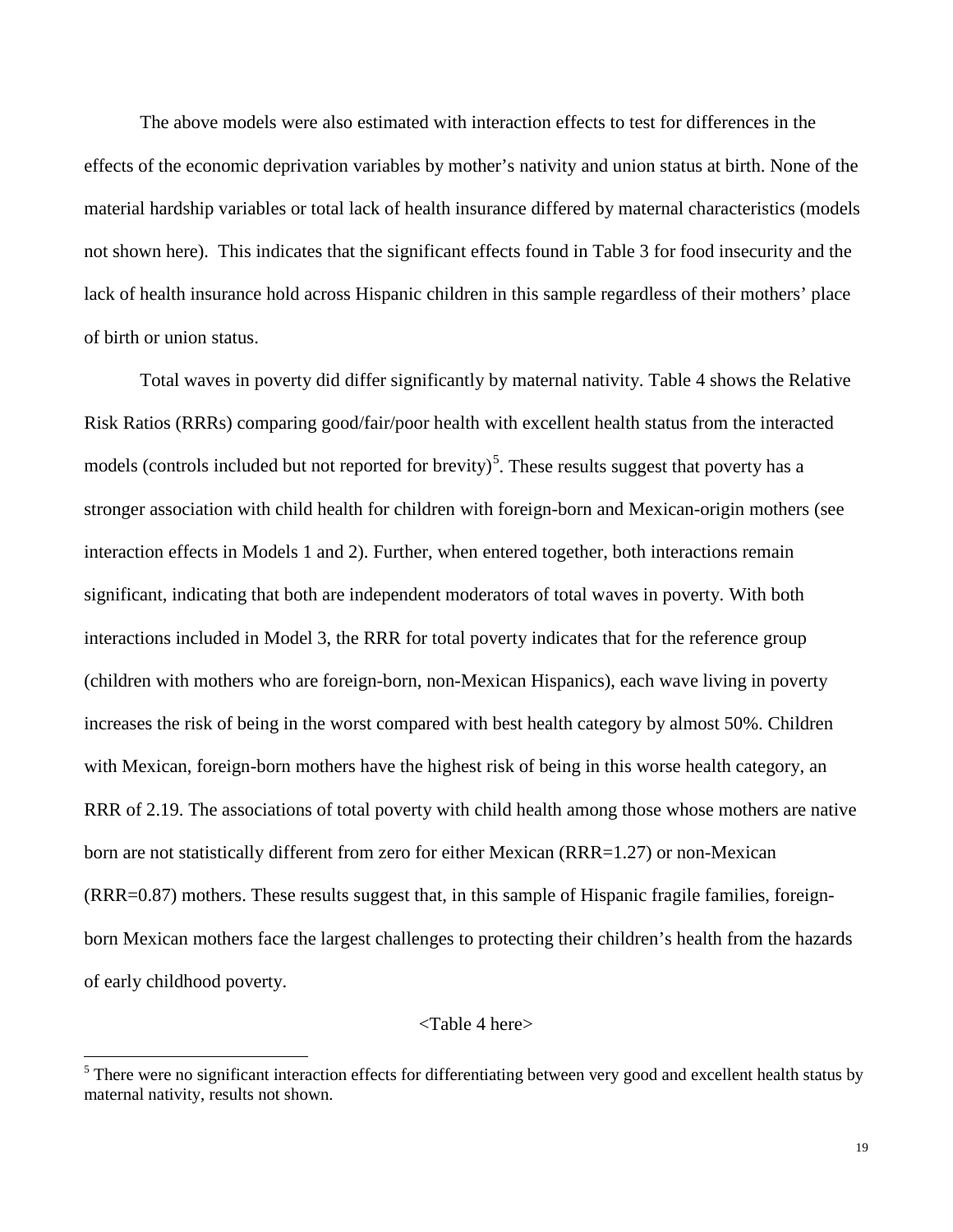Models 4-6 in Table 4 illustrate whether the other significant economic deprivation measures (free food and total lack of health insurance) from Table 3 mediate the poverty interaction effects. When each is entered separately, there is some mediation, especially for the Mexican-origin interaction term when controlling for lack of access to health insurance (Model 5). When both free food and lack of health insurance are included (Model 6), the Mexican-origin interaction term drops in size and becomes insignificant. This suggests that the difference in the effect of total poverty on child health between Hispanic children with Mexican and non-Mexican mothers may work, in part, through the health detriments of food and health care for children with Mexican mothers.

Somewhat surprisingly, union status at birth did not moderate the effects of poverty or any other economic deprivation measures on child health (results not shown here). It seems, therefore, that poverty is similar in its associations with health for Hispanic children born to single mothers and those with their fathers living in the household (married or cohabiting) at birth.

## **Discussion**

Hispanic children represent one of the fastest growing, most economically-vulnerable populations in the U.S.; however, we know little about how economic deprivation may impact the health of these children, or whether there are similar effects across key subgroups within the Hispanic population. This study utilized longitudinal measures of poverty, material hardship and access to health insurance to assess how economic deprivation in the first 5 years of life may affect Hispanic children's health status by age 5.

The findings from this sample of children born to Hispanic mothers in relatively disadvantaged, urban households (i.e., fragile families), supported the existing research that economic hardship is important for child health. Consistent with prior research, total waves of poverty had a strong negative association with health status at age 5 (Brooks-Gunn & Duncan, 1997), and total waves lacking health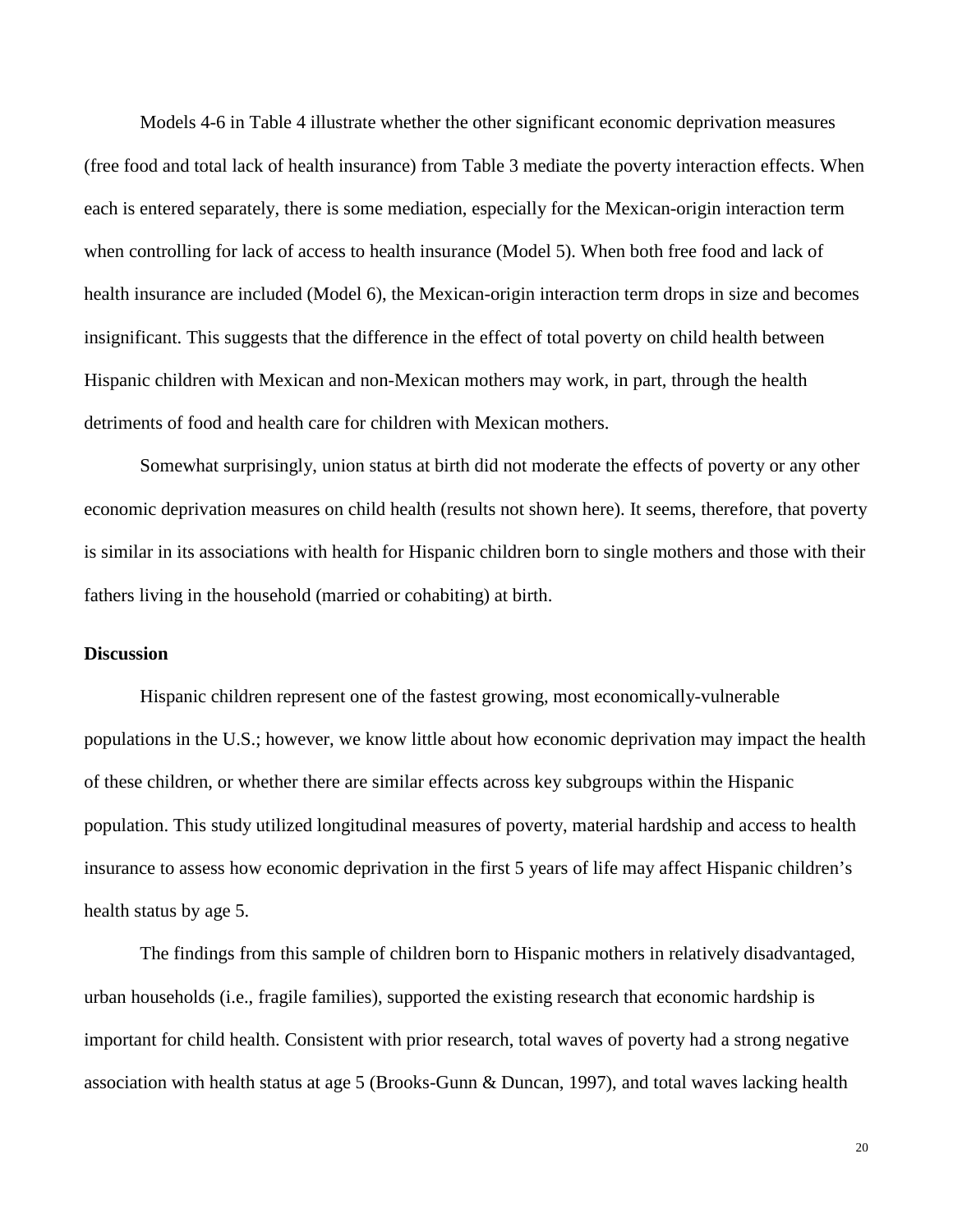insurance was an important predictor of child health even with total poverty in the model. Unlike some other research on all U.S. children (Frank et al., 2010), in this sample of Hispanic children, there was little evidence that a summary measures of material hardship mattered for health status (it had no direct effect and did not mediate the poverty effect). Receiving free food at some point during early childhood was the only material hardship measure associated with child health. This is not surprising, given other research that suggests the detriments of food insecurity for child health even when controlling for maternal health (Yoo et al., 2009). There was little evidence of mediation of the poverty effect by the food insecurity or the lack of health insurance measures, indicating that each wave a household was in poverty, lacked health insurance, or ever received free food had distinct, additive health disadvantages in this Hispanic sample.

When sub-group differences were considered, the associations of total poverty with child health differed substantially by whether the child's mother was foreign- vs. U.S.-born and Mexican-origin vs. non-Mexican. The health disadvantages with increasing waves of poverty were found only for child with foreign-born and Mexican-origin Hispanic mothers, with the strongest effects of poverty on the health of children with foreign-born Mexican mothers. Having received free food and total waves of health insurance explained some of the moderating effect of ethnicity, but the moderating effect of foreignborn status was not mediated by these other measures. These results suggest, contrary to what the literature on the foreign-born health advantage would predict, children with foreign-born and Mexicanorigin mothers may have an increased risk of health problems with time spent living in poverty. Children with U.S.-born and non-Mexican mothers suffered no statistically significant health consequences of living in poverty. Surprisingly, union status of the mothers did not play a large role in explaining health disparities among these Hispanic children nor in moderating the effects of economic deprivation on their health status.

21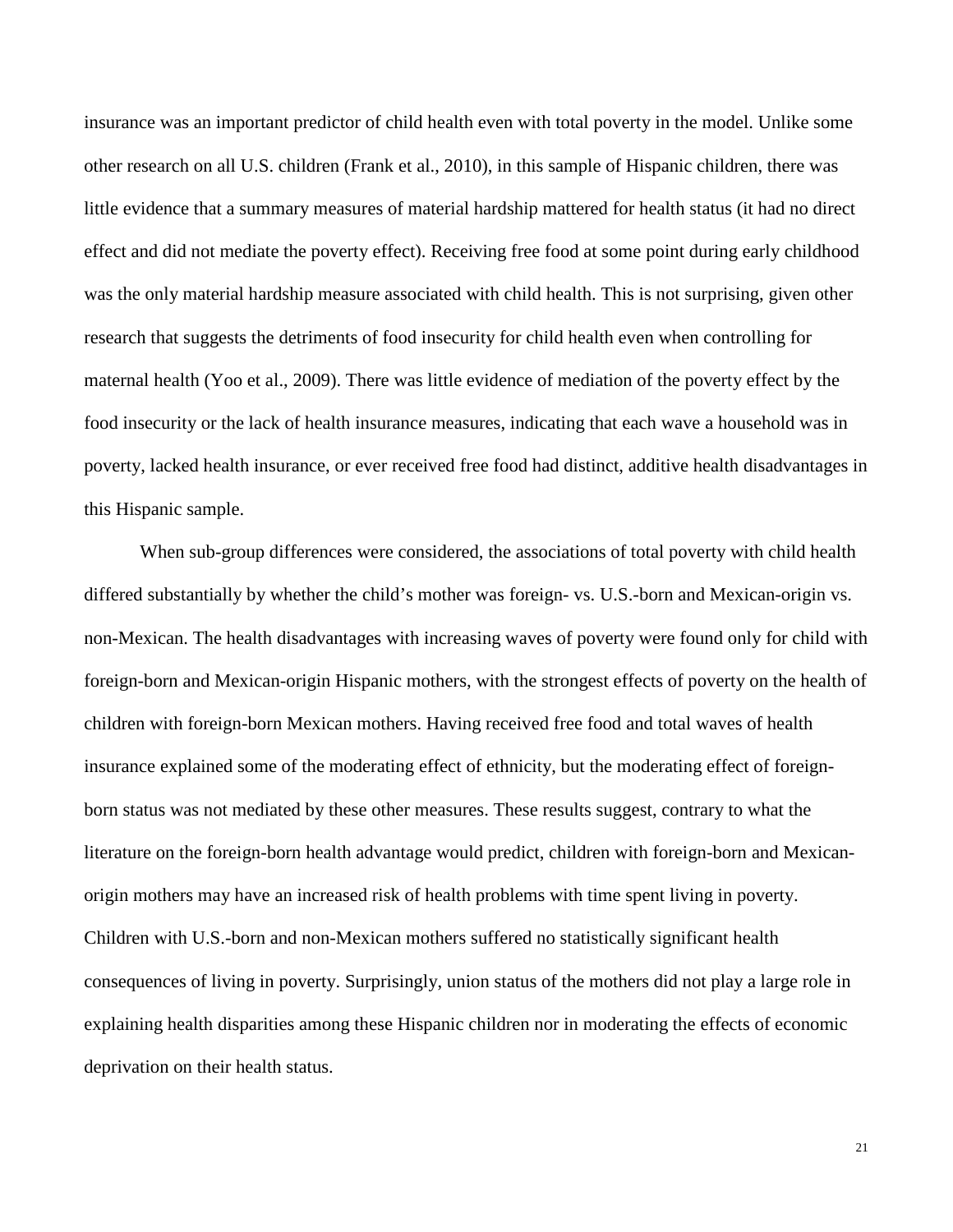Several limitations to this research should be noted. First, the findings rely on a sample of urban and relatively disadvantaged births, thus should not be generalized to the larger population of Hispanic children. Second, the measure of child health utilized here is reported by the mother. Although this measure has been substantiated in the literature as a reliable indicator of global health status, there may be systematic and unobserved biases in mothers' reporting that have not been accounted for here. This is one reason why this study does not compare Hispanics to other racial groups. However, it is still possible that some of the differences in child health status within the Hispanic sample are due to foreignborn mothers' distinct reporting patterns (there was no difference in the distribution of child health status by Mexican-origin or union status). The interaction effects, though, indicate that within the foreign-born sample, poverty plays a key role in differentiating those reported as good/fair/poor and those reported as in excellent health. Further, this measure does have the advantage of picking up health problems that may not be diagnosed, which means it may be a better measure of health status among groups like Hispanics who have very limited access to health care. Third, other unobserved biases may also be at work, thus the findings of this study should be considered associations rather than causal.

Notwithstanding these limitations, important conclusions can be drawn from this study. First, during early childhood, household economic deprivation is associated with worse Hispanic child health. Policy makers should be concerned about this population, since Hispanics experience some of the lowest socio-economic conditions of all racial/ethnic groups in the U.S., and early childhood is a critical period when resulting health disadvantages may set children on trajectories of reduced physical and cognitive growth. Second, the independent effects of the lack of income, food, and health insurance suggest that these are distinct disadvantages impacting Hispanic children. Improving Hispanic child health is likely to require multiple policies that address each of these factors. Further, the associations for *total poverty* and *total lack of health insurance* indicate that each time a child lacks access to sufficient income or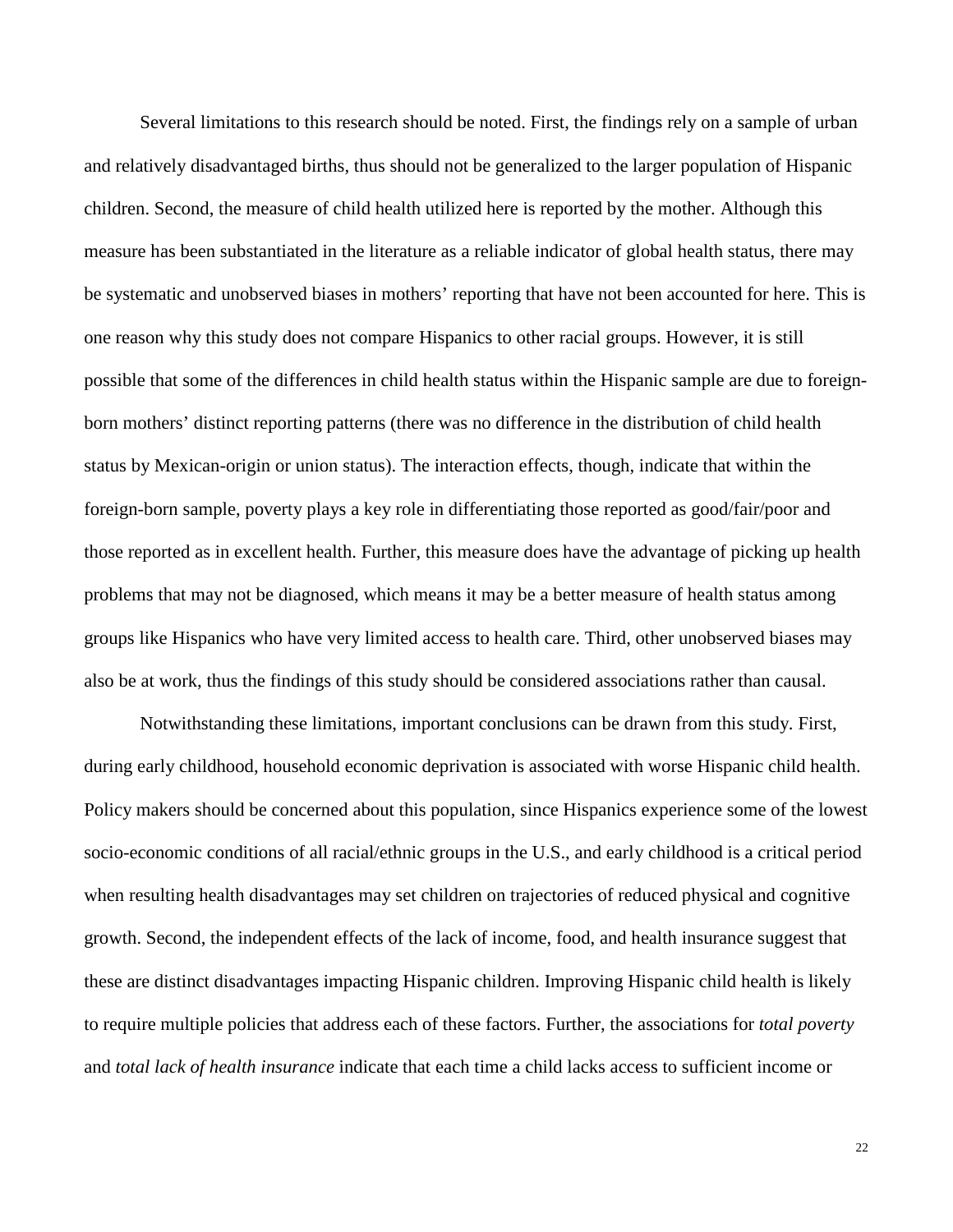health insurance may have an important effect on their health, and experiencing multiple years of these disadvantages may be particularly detrimental. Thus, efforts should be made to improve consistent access to income, health insurance, and food in Hispanic households with young children. Finally, the finding that Hispanic children with foreign-born mothers may be at particular high health risks from the lack of household income is troubling, since children with foreign-born parents are more likely to experience long-term and more severe poverty than others groups. Subsequent research should build on these findings to further assess how household resources may affect Hispanic child health at different ages and for other measures of health status.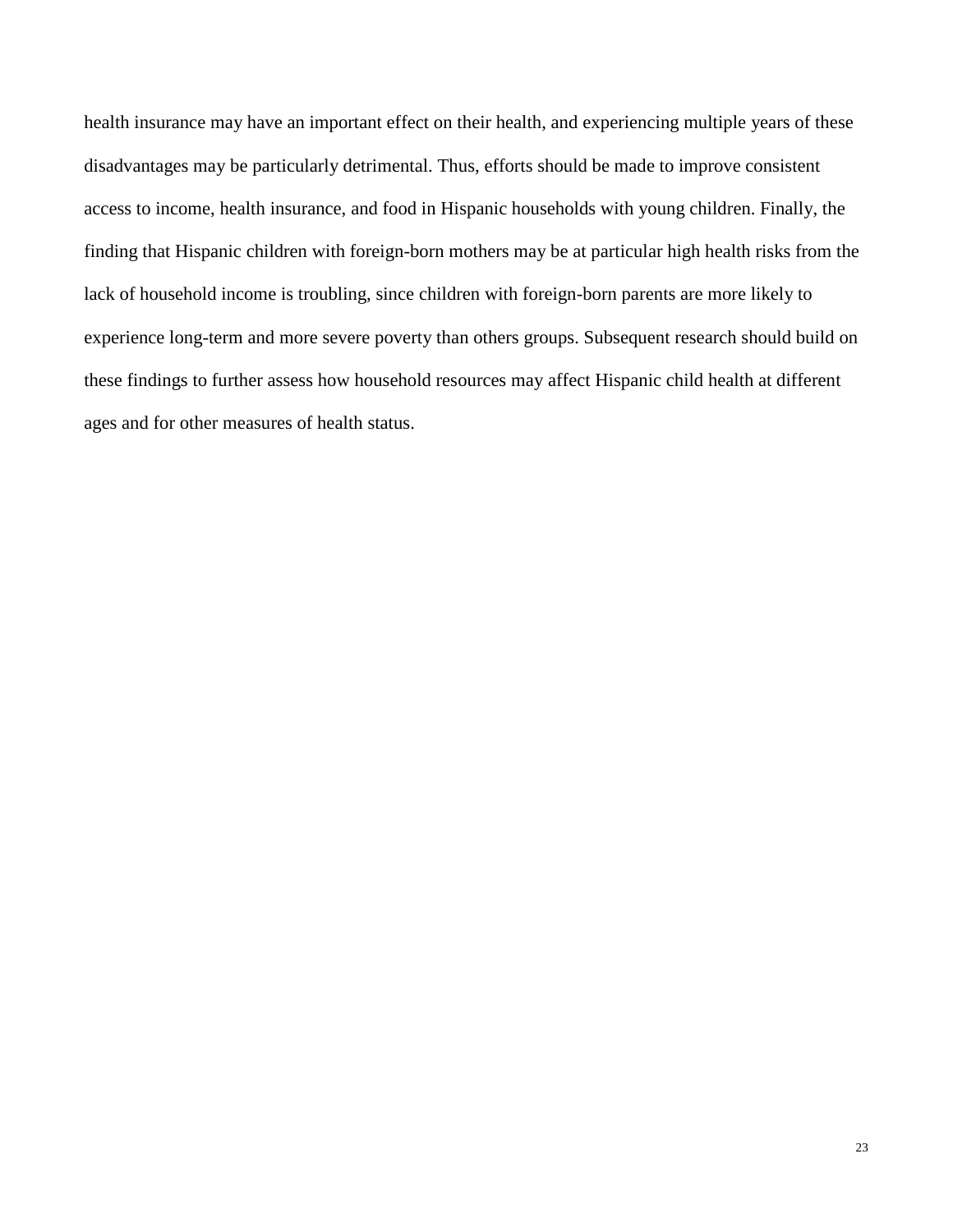# **References**

- Anderson, L. M., Wood, D. L., & Sherbourne, C. D. (1997). Maternal Acculturation and Childhood Immunization Levels among Children in Latino Families in Los Angeles. *American Journal of Public Health, 87*(12), 2018-2021.
- Ashiabi, G. S., & O'Neal, K. K. (2008). A Framework for Understanding the Association between Food Insecurity and Children's Developmental Outcomes. *Child Development Perspectives, 2*(2), 71- 77.
- Barnett, M. A. (2008). Economic Disadvantage in Complex Family Systems: Expansion of Family Stress Models. *Clinical Child and Family Psychology Review, 11*(3), 145-161.
- Brandon, P. D. (2004). The Child Care Arrangements of Preschool-Age Children in Immigrant Families in the United States. *International Migration, 42*(1), 65-87.
- Brooks-Gunn, J., & Duncan, G. J. (1997). The Effects of Poverty on Children. *Future of Children, 7*(2), 55-71.
- Brotanek, J. M., Gosz, J., Weitzman, M., & Flores, G. (2007). Iron Deficiency in Early Childhood in the United States: Risk Factors and Racial/Ethnic Disparities. *Pediatrics, 120*(3), 568-575.
- Brown, R. W., & Longoria, T. (2010). Multiple Risk Factors for Lead Poisoning In Hispanic Sub-Populations: A Review. *Journal of Immigrant and Minority Health, 12*(5), 715-725.
- Case, A., Fertig, A., & Paxson, C. (2005). The Lasting Impact of Childhood Health and Circumstance. *Journal of Health Economics, 24*(2), 365-389.
- Case, A., & Paxson, C. (2006). Children's Health and Social Mobility. *Future of Children, 16*(2), 151- 173.
- Casey, P. H., Szeto, K. L., Robbins, J. M., Stuff, J. E., Connell, C., Gossett, J. M., Et Al. (2005). Child Health-Related Quality Of Life and Household Food Security. *Archives of Pediatrics & Adolescent Medicine, 159*(1), 51-56.
- Chilton, M., Black, M. M., Berkowitz, C., Casey, P. H., Cook, J., Cutts, D., Et Al. (2009). Food Insecurity and Risk of Poor Health among US-Born Children of Immigrants. *American Journal of Public Health, 99*(3), 556-562.
- Cook, J. T., & Frank, D. A. (2008). Food Security, Poverty, and Human Development in the United States. In *Reducing the Impact of Poverty on Health and Human Development: Scientific Approaches* (Vol. 1136, Pp. 193-209). Oxford: Blackwell Publishing.
- Cook, J. T., Frank, D. A., Casey, P. H., Rose-Jacobs, R., Black, M. M., Chilton, M., Et Al. (2008). A Brief Indicator of Household Energy Security: Associations with Food Security, Child Health, and Child Development in US Infants and Toddlers. *Pediatrics, 122*(4), E867-E875.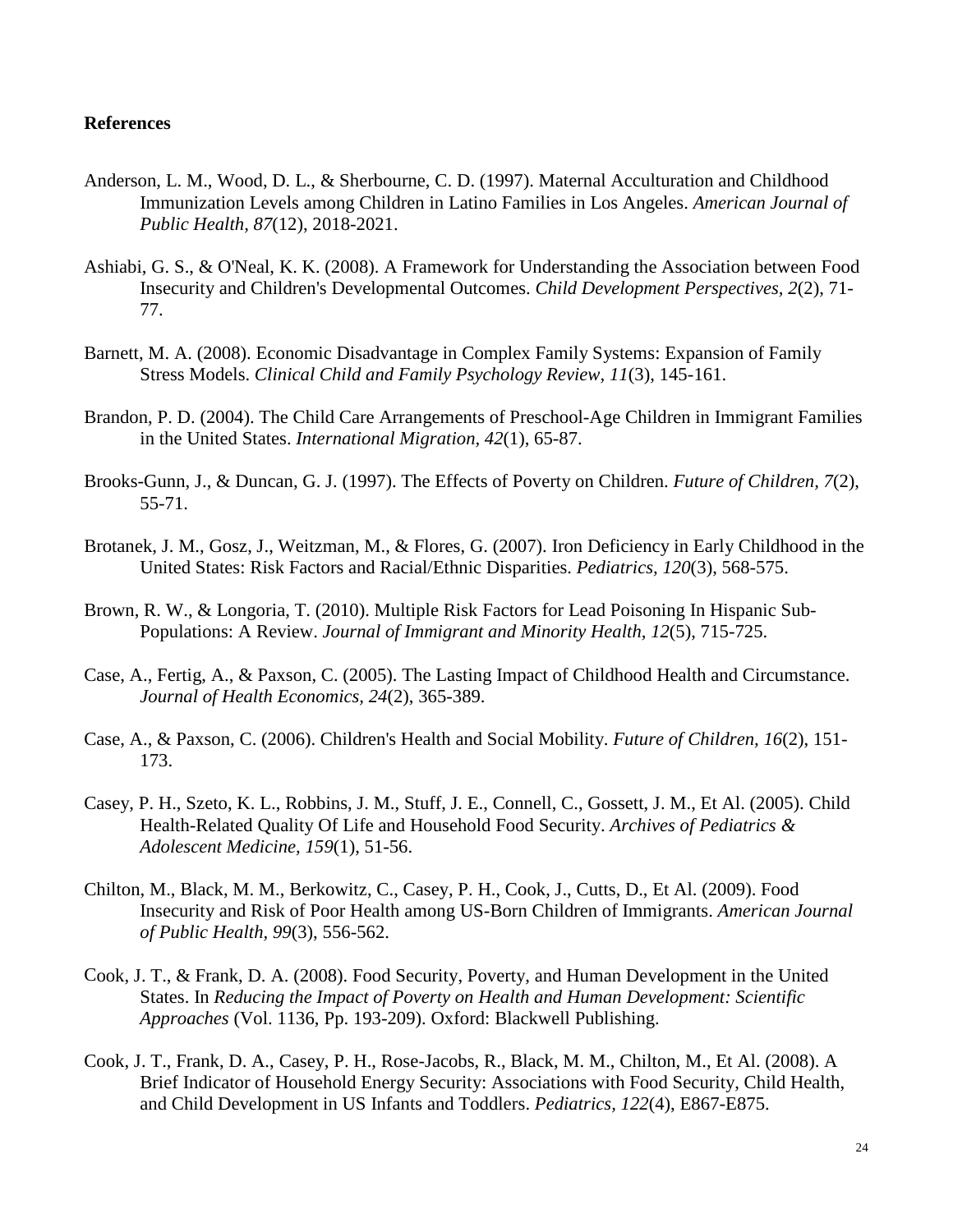- Cook, J. T., Frank, D. A., Levenson, S. M., Neault, N. B., Heeren, T. C., Black, M. M., Et Al. (2006). Child Food Insecurity Increases Risks Posed by Household Food Insecurity to Young Children's Health. *Journal of Nutrition, 136*(4), 1073-1076.
- Crandall, M., Sridharan, L., & Schermer, C. (2010). Injury and Health among Toddlers in Vulnerable Families. *Journal of Trauma-Injury Infection and Critical Care, 68*(5), 1128-1133.
- Desalvo, K. B., Bloser, N., Reynolds K. He, J., & Mutner, P. (2006). Mortality Prediction with a Single General Self-Rated Health Question. A Meta-Analysis. *Journal of General Internal Medicine, 21*, 267-275.
- Dubois, L., Farmer, A., Girard, M., & Porcherie, M. (2006). Family Food Insufficiency is Related to Overweight among Preschoolers'. *Social Science & Medicine, 63*(6), 1503-1516.
- Flores, G., & Brotanek, J. (2005). The Healthy Immigrant Effect A Greater Understanding Might Help Us Improve the Health of All Children. *Archives of Pediatrics & Adolescent Medicine, 159*(3), 295-297.
- Frank, D. A., Casey, P. H., Black, M. M., Rose-Jacobs, R., Chilton, M., Cutts, D., Et Al. (2010). Cumulative Hardship and Wellness of Low-Income, Young Children: Multisite Surveillance Study. *Pediatrics, 125*(5), E1115-E1123.
- Guo, G. (1998). The Timing of the Influences of Cumulative Poverty on Children's Cognitive Ability and Achievement *Social Forces, 77*(1), 257-287.
- Hamilton, E. R., Hummer, R. A., You, X. H., & Padilla, Y. C. (2006). Health Insurance and Health-Care Utilization of US-Born Mexican-American Children. *Social Science Quarterly, 87*(5), 1280- 1294.
- Heflin, C. M., & Iceland, J. (2009). Poverty, Material Hardship, and Depression. *Social Science Quarterly, 90*(5), 1051-1071.
- Heflin, C. M., Sandberg, J., & Rafail, P. (2009). The Structure of Material Hardship in US Households: An Examination of the Coherence behind Common Measures of Well-Being. *Social Problems, 56*(4), 746-764.
- Hummer, R. A., & Hamilton, E. R. (2010). Race and Ethnicity in Fragile Families. *Future of Children, 20*(2), 113-131.
- Hummer, R. A., Powers, D. A., Pullum, S. G., Gossman, G. L., & Frisbie, W. P. (2007). Paradox Found (Again): Infant Mortality among the Mexican-Origin Population In the United States. *Demography, 44*(3), 441-457.
- Idler, E. L., & Benyamini, Y. (1997). Self-Rated Health and Mortality: A Review of Twenty-Seven Community Studies. *Journal of Health and Social Behavior, 38*(1), 21-37.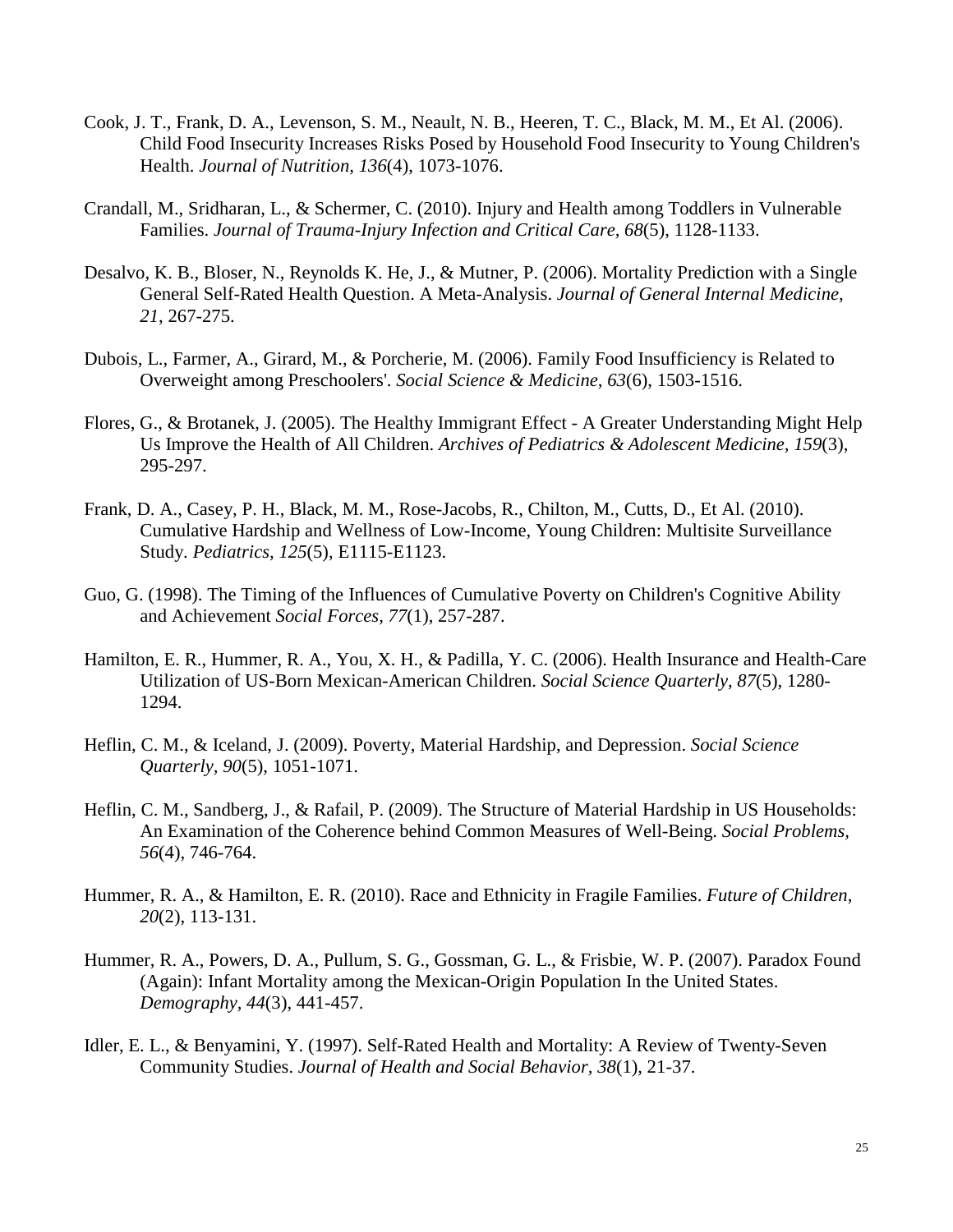- Idler, E. L., & Kasl, S. V. (1995). Self-Ratings of Health: Do they also Predict Change in Functional Ability? *J Gerontol B Psychol Sci Soc Sci, 50*(S), S344-353.
- Jerant, A., Arellanes, R., & Franks, P. (2008). Health Status among US Hispanics Ethnic Variation, Nativity, and Language Moderation. *Medical Care, 46*(7), 709-717.
- Jyoti, D. F., Frongillo, E. A., & Jones, S. J. (2005). Food Insecurity Affects School Children's Academic Performance, Weight Gain, and Social Skills. *Journal Of Nutrition, 135*(12), 2831-2839.
- Kaiser, L. L., Melgar-Quinonez, H. R., Lamp, C. L., John, M. C., Sutherlin, J. M., & Harwood, J. O. (2002). Food Security and Nutritional Outcomes of Preschool-Age Mexican-American Children. *Journal Of The American Dietetic Association, 102*(7), 924-929.
- Kersey, M., Geppert, J., & Cutts, D. B. (2007). Hunger in Young Children of Mexican Immigrant Families. *Public Health Nutrition, 10*(4), 390-395.
- Khambalia, A., Joshi, P., Brussoni, M., Raina, P., Morrongiello, B., & Macarthur, C. (2006). Risk Factors for Unintentional Injuries due to Falls in Children Aged 0-6 Years: A Systematic Review. *Injury Prevention, 12*(6), 378-U338.
- Krueger, A. B., & Orszag, J. M. (2002). *Hispanics And The Current Economic Downturn: Will The Receding Tide Sink Hispanics?* Washington, D.C.: The Pew Research Center.
- Larson, K., & Halfon, N. (2010). Family Income Gradients In The Health And Health Care Access Of US Children. *Maternal And Child Health Journal, 14*(3), 332-342.
- Leigh, W. A., & Wheatley, A. L. (2009). *Trends In Child Health 1997-2006: Assessing Hispanic-White Disparities*. Washington, D.C.
- Leventhal, T., & Newman, S. (2010). Housing And Child Development. *Children And Youth Services Review, 32*(9), 1165-1174.
- Lora, K. R., Giraud, D. W., Davy, S. R., & Driskell, J. A. (2006). *Children Of Latino Immigrants, 4-8 Years, In Rural Nebraska Are Adequate In Vitamin B-6*.
- Manlove, J., Ryan, S., Wildsmith, E., & Franzetta, K. (2010). The Relationship Context Of Nonmarital Childbearing In The U.S. *Demographic Research, 23*, 615-653.
- Mazur, R. E., Marquis, G. S., & Jensen, H. H. (2003). Diet And Food Insufficiency Among Hispanic Youths: Acculturation And Socioeconomic Factors In The Third National Health And Nutrition Examination Survey. *American Journal Of Clinical Nutrition, 78*(6), 1120-1127.
- Metallinos-Katsaras, E., Sherry, B., & Kallio, J. (2009). Food Insecurity Is Associated With Overweight In Children Younger Than 5 Years Of Age. *Journal Of The American Dietetic Association, 109*(10), 1790-1794.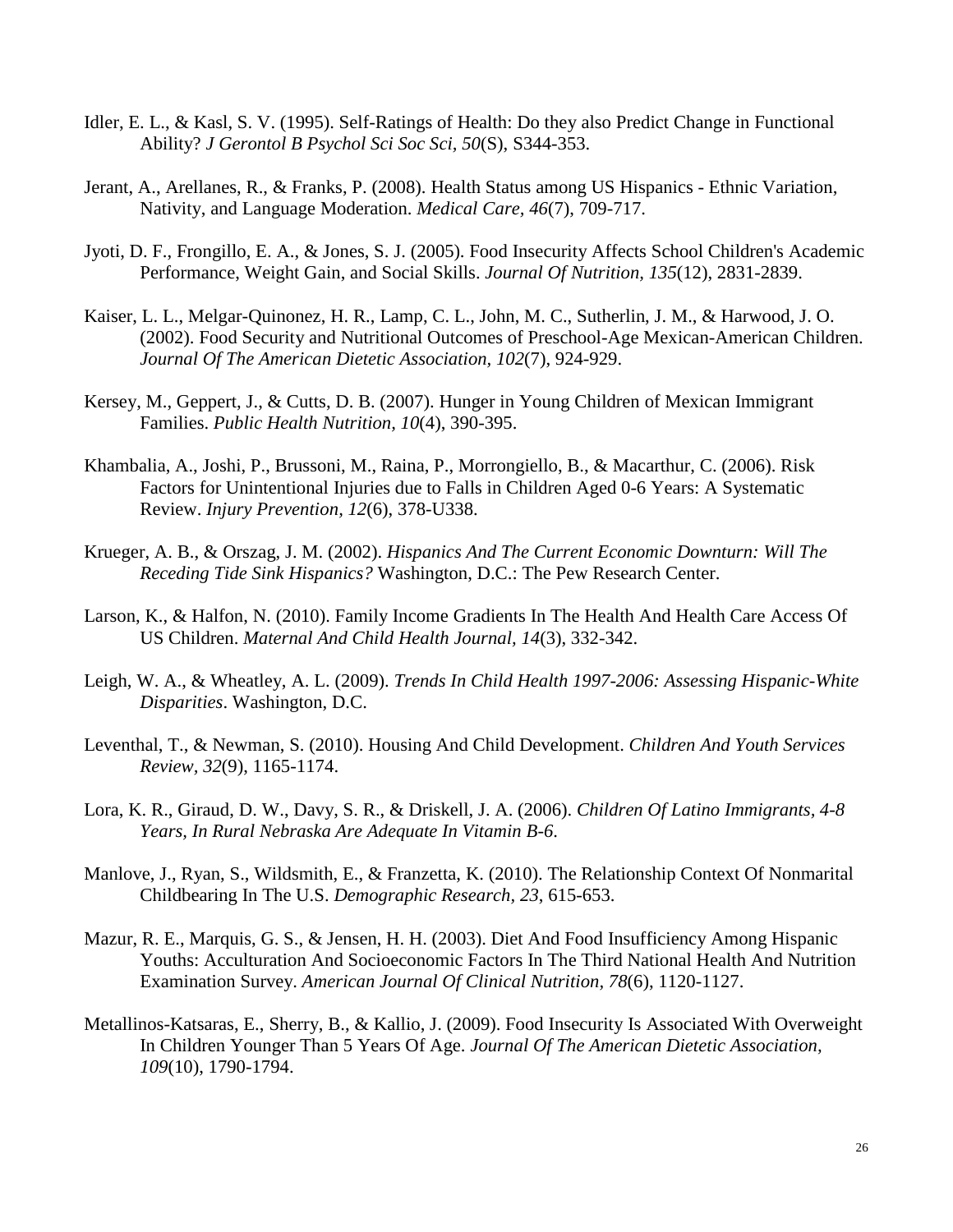- Padilla, Y. C., Hamilton, E. R., & Hummer, R. A. (2009). Beyond The Epidemiological Paradox: The Health Of Mexican-American Children At Age Five. *Social Science Quarterly, 90*(5), 1072- 1088.
- Padilla, Y. C., Radey, M. D., Hummer, R. A., & Kim, E. (2006). The Living Conditions Of US-Born Children Of Mexican Immigrants In Unmarried Families. *Hispanic Journal Of Behavioral Sciences, 28*(3), 331-349.
- Palloni, A. (2006). Reproducing Inequalities: Luck, Wallets, And The Enduring Effects Of Childhood Health. *Demography, 43*(4), 587-615.
- Pew Hispanic Center. (2010). *Statistical Portrait Of Hispanics In The United States, 2008* Washington, D.C.: The Pew Research Center.
- Reichman, N. E., Teitler, J. O., Garfinkel, I., & McLanahan, S. S. (2001). Fragile Families: Sample and Design. *Children And Youth Services Review, 23*(4-5), 303-326.
- Sparks, P. J. (2009). 'Mommy Knows Best': Parents' Perceptions Of Their Infant's Health. *Journal Of Child Health Care, 13*(1), 63-74.
- Stein, R. E. K., Siegel, M. J., & Bauman, L. J. (2010). Double Jeopardy: What Social Risk Adds to Biomedical Risk in Understanding Child Health And Health Care Utilization. *Academic Pediatrics, 10*(3), 165-171.
- U.S. Census Bureau. (2006). *American Community Survey*. Washington, D.C.: U.S. Census Bureau.
- U.S. Department Of Health And Human Services. (2009). *Child Health USA 2008-2009*. Rockville, MD: U.S. Department Of Health And Human Services.
- Van Wie, A., Ziegenfuss, J., Blewett, L. A., & Davern, M. (2008). Persistent Disparities in Health Insurance Coverage: Hispanic Children, 1996 To 2005. *Journal of Health Care for the Poor and Underserved, 19*(4), 1181-1191.
- Victorino, C. C., & Gauthier, A. H. (2009). The Social Determinants of Child Health: Variations across Health Outcomes - A Population-Based Cross-Sectional Analysis. *Bmc Pediatrics, 9*, 12.
- Wadsworth, M. E., Raviv, T., Reinhard, C., Wolff, B., Santiago, C. D., & Einhorn, L. (2008). An Indirect Effects Model of the Association between Poverty and Child Functioning: The Role of Children's Poverty-Related Stress. *Journal of Loss & Trauma, 13*(2-3), 156-185.
- Wooldridge, J. M. (2000). *Introductory Econometrics: A Modern Approach*. Cincinnati, OH: South-Western College Publishing.
- Woolf, S. H., Johnson, R. E., & Geiger, H. J. (2006). The Rising Prevalence of Severe Poverty in America - A Growing Threat to Public Health. *American Journal of Preventive Medicine, 31*(4), 332-341.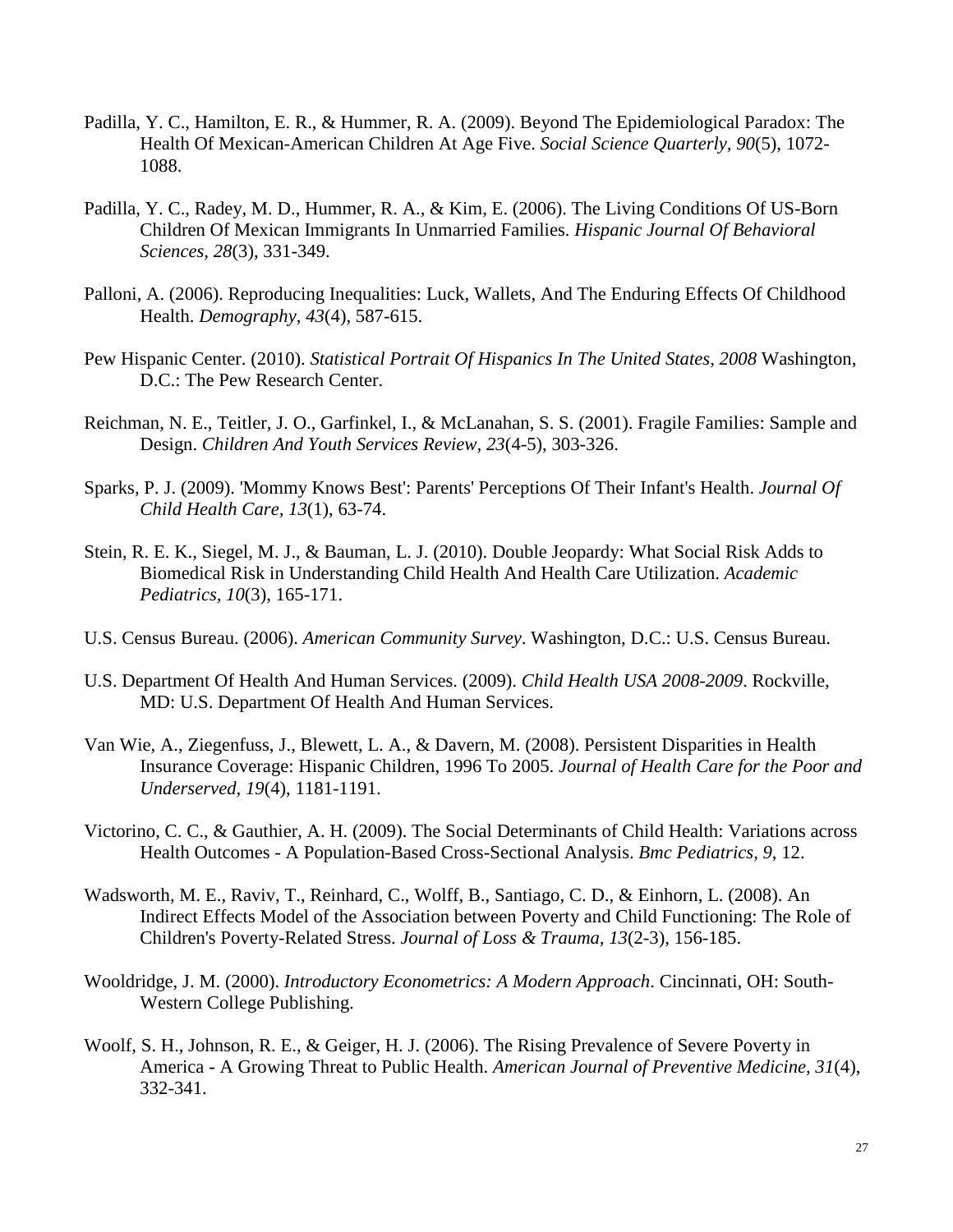Yoo, J. P., Slack, K. S., & Holl, J. L. (2009). Material Hardship and the Physical Health of School-Aged Children in Low-Income Households. *American Journal of Public Health, 99*(5), 829-836.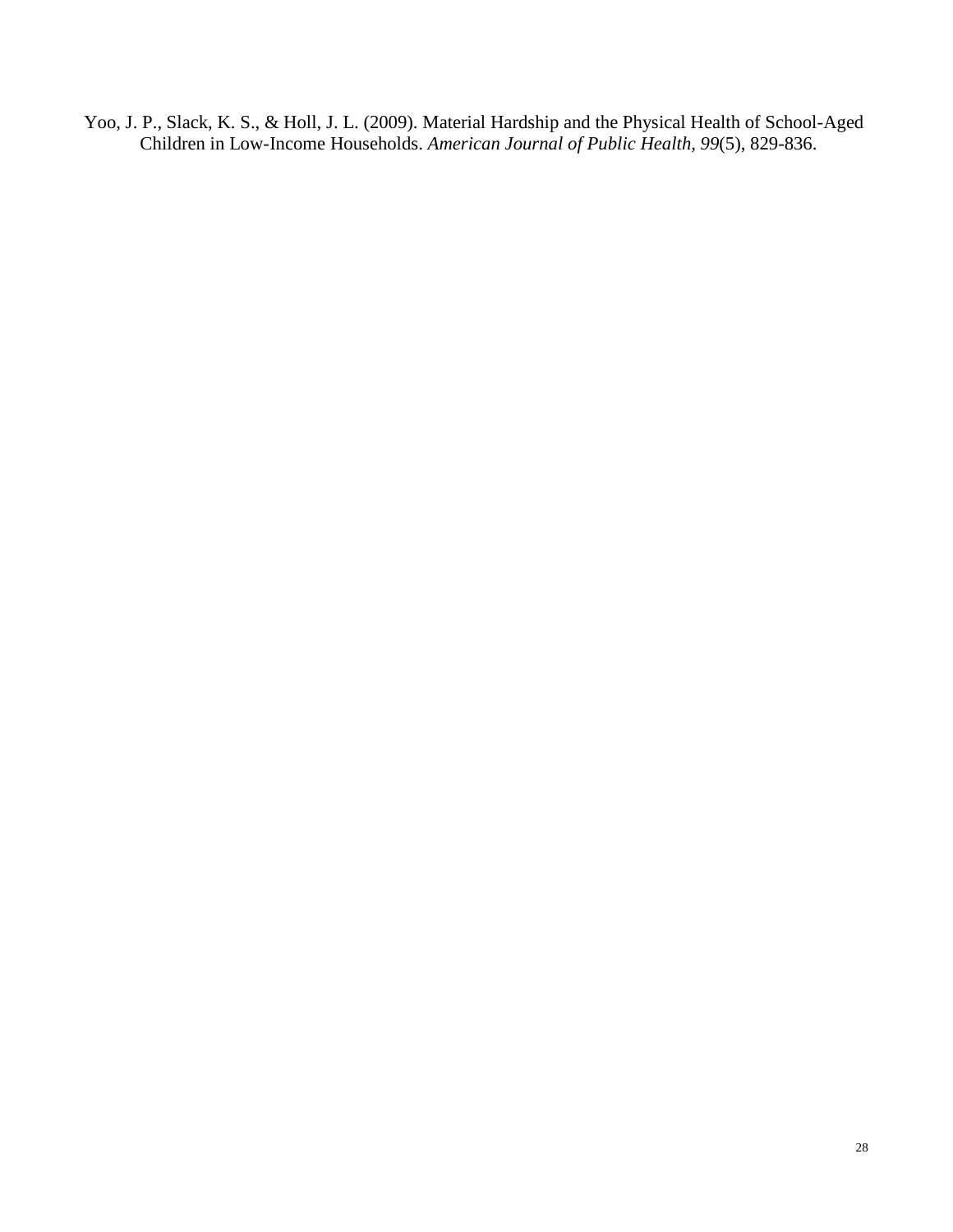| Variable <sup>1</sup>               | Mean  | Std. Dev. | Min              | Max |
|-------------------------------------|-------|-----------|------------------|-----|
| Child's health status (age 5)       | 1.57  | 0.74      | 1                | 3   |
| Child male                          | 0.51  | 0.50      | $\theta$         | 1   |
| Child low birth weight              | 0.06  | 0.23      | $\Omega$         | 1   |
| Mother's age                        | 24.57 | 5.70      | 15               | 43  |
| Mother U.S. born                    | 0.59  | 0.49      | $\Omega$         | 1   |
| Mother Mexican-origin               | 0.60  | 0.49      | $\Omega$         | 1   |
| Father Hispanic                     | 0.84  | 0.36      | $\Omega$         | 1   |
| <b>Father Black</b>                 | 0.08  | 0.28      | $\theta$         | 1   |
| <b>Father White</b>                 | 0.06  | 0.24      | 0                | 1   |
| Father other race                   | 0.02  | 0.14      | $\theta$         | 1   |
| Mother less than high school degree | 0.48  | 0.50      | $\theta$         | 1   |
| Mother high school degree           | 0.27  | 0.44      | $\theta$         | 1   |
| Mother some college                 | 0.21  | 0.41      | $\Omega$         | 1   |
| Mother college graduate             | 0.04  | 0.19      | 0                | 1   |
| Mother working (at child age 1)     | 0.46  | 0.50      | 0                | 1   |
| Mother religious                    | 0.41  | 0.49      | 0                | 1   |
| No. children in household           | 1.18  | 1.23      | $\Omega$         | 6   |
| Grandparent in household            | 0.27  | 0.45      | $\theta$         | 1   |
| Mother married to bio dad           | 0.23  | 0.42      | $\Omega$         | 1   |
| Mother cohabiting with bio dad      | 0.46  | 0.50      | $\theta$         | 1   |
| Mother single                       | 0.31  | 0.46      | $\theta$         | 1   |
| Mother in excellent health          | 0.25  | 0.43      | $\theta$         | 1   |
| Mother depressed (at child age 1)   | 0.13  | 0.33      | $\boldsymbol{0}$ | 1   |

**Table 1:** Sample Descriptives of Children Born to Hispanic Mothers. Fragile Families Data. N=814. ÷,

1 Variables assessed at birth unless otherwise noted.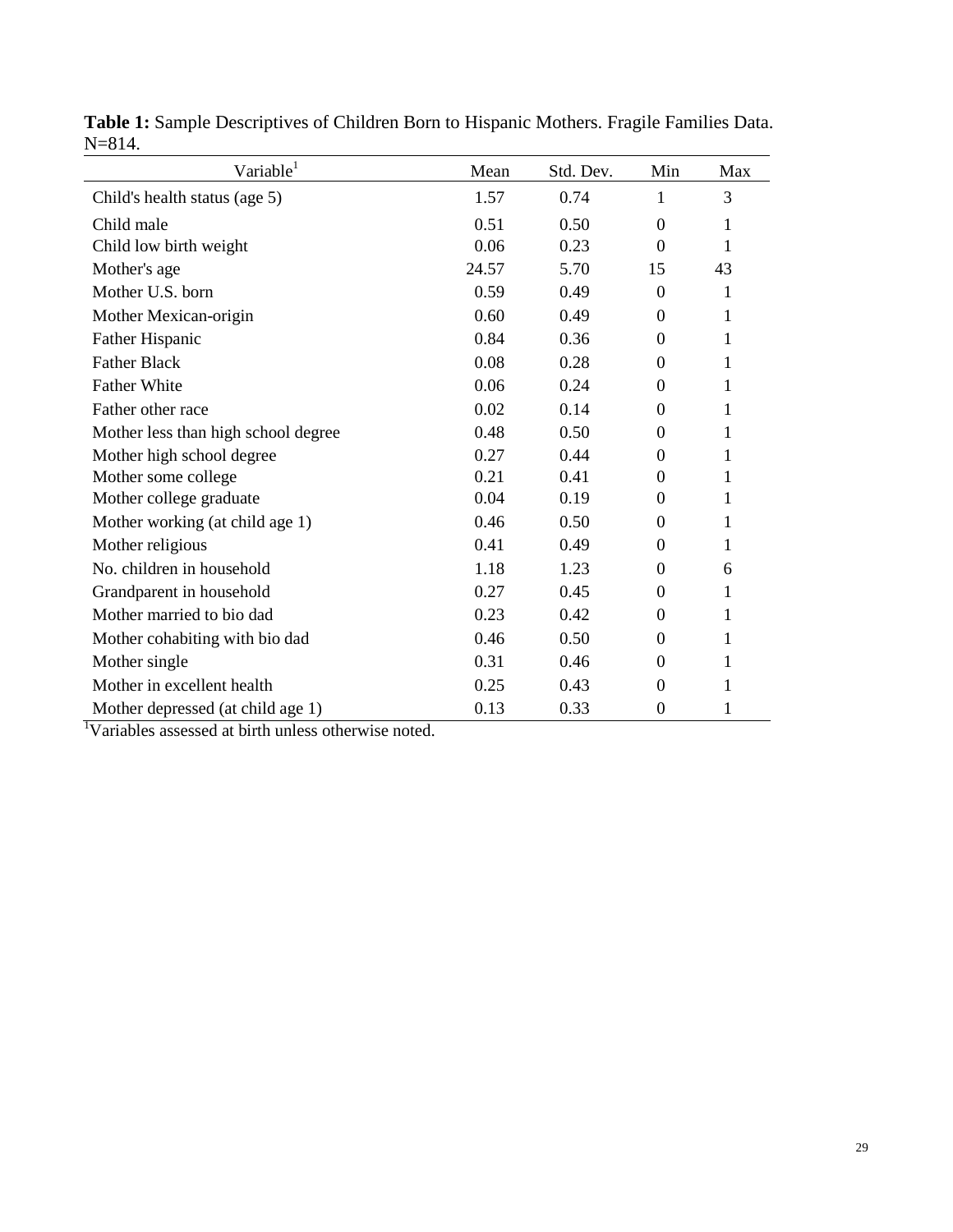|                                                           |           |           |                   |                        |           | Mother's Union |           |
|-----------------------------------------------------------|-----------|-----------|-------------------|------------------------|-----------|----------------|-----------|
|                                                           |           |           | Mother's Nativity | <b>Status at Birth</b> |           |                |           |
|                                                           | All       | Foreign   | U.S.              | Mex                    | Non-      | In             |           |
|                                                           | Hispanic  | born      | born              | origin                 | Mex       | Union          | Single    |
|                                                           | $(N=814)$ | $(N=355)$ | $(N=459)$         | $(N=494)$              | $(N=320)$ | $(N=560)$      | $(N=254)$ |
| <b>Health status distribution</b> (Age $5$ ) <sup>1</sup> |           |           |                   |                        |           |                |           |
| Excellent                                                 | 0.57      | 0.48      | 0.64              | 0.59                   | 0.54      | 0.59           | 0.54      |
| Very good                                                 | 0.27      | 0.24      | 0.29              | 0.24                   | 0.31      | 0.24           | 0.33      |
| Good/fair/poor                                            | 0.16      | 0.27      | 0.07              | 0.16                   | 0.15      | 0.17           | 0.13      |
| Early childhood economic deprivation <sup>2</sup>         |           |           |                   |                        |           |                |           |
| General economic deprivation:                             |           |           |                   |                        |           |                |           |
| # waves living below poverty line                         | 1.91      | 2.14      | 1.73              | 2.04                   | 1.73      | 1.75           | 2.27      |
| $(0-4)$                                                   |           |           |                   |                        |           |                |           |
| # waves food, housing or utility<br>hardship $(0-3)$      | 1.27      | 1.05      | 1.44              | 1.28                   | 1.28      | 1.22           | 1.39      |
| Specific hardships:                                       |           |           |                   |                        |           |                |           |
| Ever received free food $(0,1)$                           | 0.21      | 0.19      | 0.22              | 0.21                   | 0.21      | 0.19           | 0.25      |
| $#$ waves housing insecure (0-3)                          | 0.53      | 0.42      | 0.61              | 0.52                   | 0.55      | 0.50           | 0.61      |
| $#$ waves utilities insecure (0-3)                        | 1.07      | 0.84      | 1.24              | 1.08                   | 1.07      | 1.03           | 1.15      |

**Table 2:** Key Variable Means for Children Born to Hispanic Mothers by Subgroup. Fragile Families Data. N=814.

<sup>1</sup>Significantly different means ( $p<01$ ) by nativity but not Mexican origin or union status of the mother.

<sup>2</sup>All means statistically different ( $p$ <.05) between foreign and U.S.-born Hispanic mothers (except free food), and between "in union" and single Hispanic mothers (except no health insurance). The means that statistically differed between Mexican and non-Mexican origin mothers were total waves uninsured and total waves in poverty.

Total waves uninsured (0-3) 1.15 1.46 0.92 1.30 0.90 1.17 1.12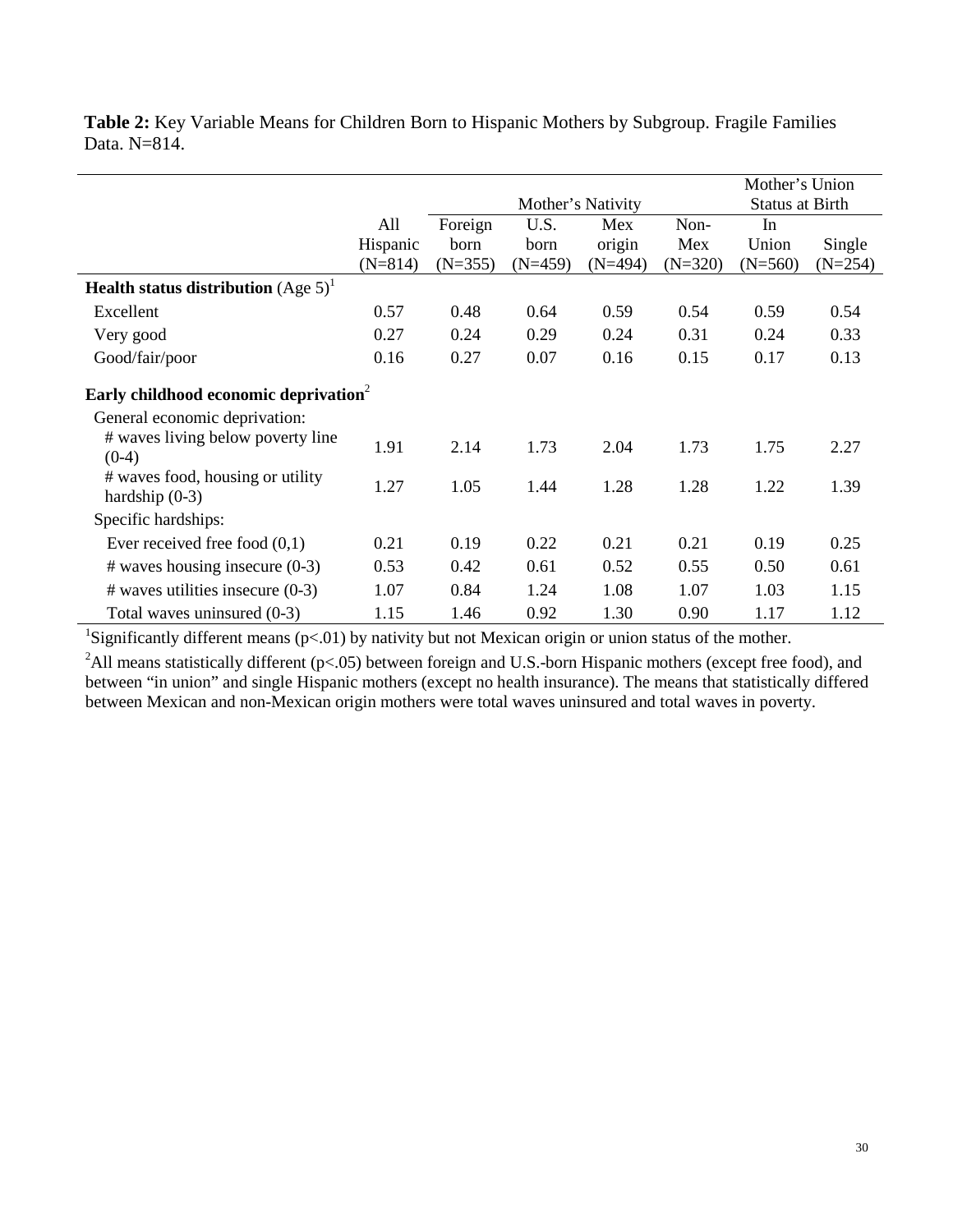|                           | 2=Very good health status; 3=Good/fair/poor health status; Reference group=Excellent health status |          |                |          |                |                |              |          |                |          |                |          |
|---------------------------|----------------------------------------------------------------------------------------------------|----------|----------------|----------|----------------|----------------|--------------|----------|----------------|----------|----------------|----------|
|                           | (1)                                                                                                |          | (2)            |          | (3)            |                | (4)          |          | (5)            |          | (6)            |          |
|                           | $\overline{2}$                                                                                     | 3        | $\overline{2}$ | 3        | $\overline{c}$ | $\mathfrak{Z}$ | $\mathbf{2}$ | 3        | $\overline{2}$ | 3        | $\overline{2}$ | 3        |
| Economic Deprivation      |                                                                                                    |          |                |          |                |                |              |          |                |          |                |          |
| Total poverty             | $1.26**$                                                                                           | $1.51**$ | $1.24**$       | $1.48**$ | $1.24**$       | $1.37**$       | $1.24**$     | $1.37**$ | $1.27**$       | $1.38**$ | $1.25**$       | $1.40**$ |
|                           | (0.096)                                                                                            | (0.15)   | (0.097)        | (0.15)   | (0.099)        | (0.14)         | (0.098)      | (0.14)   | (0.10)         | (0.14)   | (0.099)        | (0.15)   |
| Total any hardship        |                                                                                                    |          | 1.08           | 1.13     | 1.08           | 1.15           |              |          |                |          |                |          |
|                           |                                                                                                    |          | (0.090)        | (0.13)   | (0.090)        | (0.13)         |              |          |                |          |                |          |
| Total uninsured           |                                                                                                    |          |                |          | 1.00           | $1.30*$        | 1.01         | $1.33**$ | 1.00           | $1.31**$ | 1.00           | $1.29*$  |
|                           |                                                                                                    |          |                |          | (0.085)        | (0.14)         | (0.086)      | (0.14)   | (0.085)        | (0.14)   | (0.084)        | (0.14)   |
| Ever free food            |                                                                                                    |          |                |          |                |                | 1.45         | $2.01*$  |                |          |                |          |
|                           |                                                                                                    |          |                |          |                |                | (0.30)       | (0.55)   |                |          |                |          |
| Total housing hardship    |                                                                                                    |          |                |          |                |                |              |          | 0.96           | 1.23     |                |          |
|                           |                                                                                                    |          |                |          |                |                |              |          | (0.10)         | (0.18)   |                |          |
| Total utilities hardship  |                                                                                                    |          |                |          |                |                |              |          |                |          | 1.07           | 1.04     |
|                           |                                                                                                    |          |                |          |                |                |              |          |                |          | (0.092)        | (0.12)   |
| Controls                  |                                                                                                    |          |                |          |                |                |              |          |                |          |                |          |
| Child male                | 1.04                                                                                               | 1.47     | 1.03           | 1.47     | 1.03           | 1.49           | 1.03         | 1.49     | 1.03           | 1.51     | 1.03           | 1.49     |
|                           | (0.18)                                                                                             | (0.33)   | (0.18)         | (0.33)   | (0.18)         | (0.33)         | (0.18)       | (0.33)   | (0.18)         | (0.34)   | (0.18)         | (0.33)   |
| Child low birth weight    | 1.99                                                                                               | $2.93*$  | 2.01           | $2.96*$  | 2.01           | $2.93*$        | 2.02         | $2.97*$  | 1.98           | $2.95*$  | 2.00           | $2.92*$  |
|                           | (0.73)                                                                                             | (1.53)   | (0.74)         | (1.55)   | (0.74)         | (1.52)         | (0.74)       | (1.57)   | (0.73)         | (1.53)   | (0.73)         | (1.50)   |
| Mother's age at birth     | 0.99                                                                                               | 1.04     | 1.00           | $1.04*$  | 1.00           | $1.05*$        | 1.00         | $1.05*$  | 0.99           | $1.05*$  | 1.00           | $1.04*$  |
|                           | (0.018)                                                                                            | (0.021)  | (0.018)        | (0.021)  | (0.018)        | (0.021)        | (0.018)      | (0.021)  | (0.018)        | (0.021)  | (0.018)        | (0.021)  |
| Mother U.S. born          | 0.94                                                                                               | $0.26**$ | 0.91           | $0.25**$ | 0.91           | $0.27**$       | 0.92         | $0.27**$ | 0.95           | $0.27**$ | 0.92           | $0.28**$ |
|                           | (0.19)                                                                                             | (0.068)  | (0.18)         | (0.067)  | (0.18)         | (0.073)        | (0.18)       | (0.073)  | (0.19)         | (0.073)  | (0.18)         | (0.076)  |
| Mother Mexican-origin     | $0.66*$                                                                                            | 0.73     | $0.66*$        | 0.73     | $0.66*$        | 0.67           | $0.66*$      | 0.65     | $0.67*$        | 0.68     | $0.66*$        | 0.68     |
|                           | (0.12)                                                                                             | (0.17)   | (0.12)         | (0.17)   | (0.12)         | (0.16)         | (0.12)       | (0.16)   | (0.12)         | (0.17)   | (0.12)         | (0.16)   |
| Father Black <sup>1</sup> | 1.11                                                                                               | 0.76     | 1.09           | 0.73     | 1.09           | 0.86           | 1.10         | 0.88     | 1.11           | 0.88     | 1.09           | 0.88     |
|                           | (0.35)                                                                                             | (0.44)   | (0.34)         | (0.43)   | (0.34)         | (0.52)         | (0.35)       | (0.55)   | (0.35)         | (0.53)   | (0.34)         | (0.53)   |

**Table 3:** Relative Risk Ratios from Multinomial Regression of Child Health Status on Household Economic Deprivation. Fragile Families Data. N= 814.

31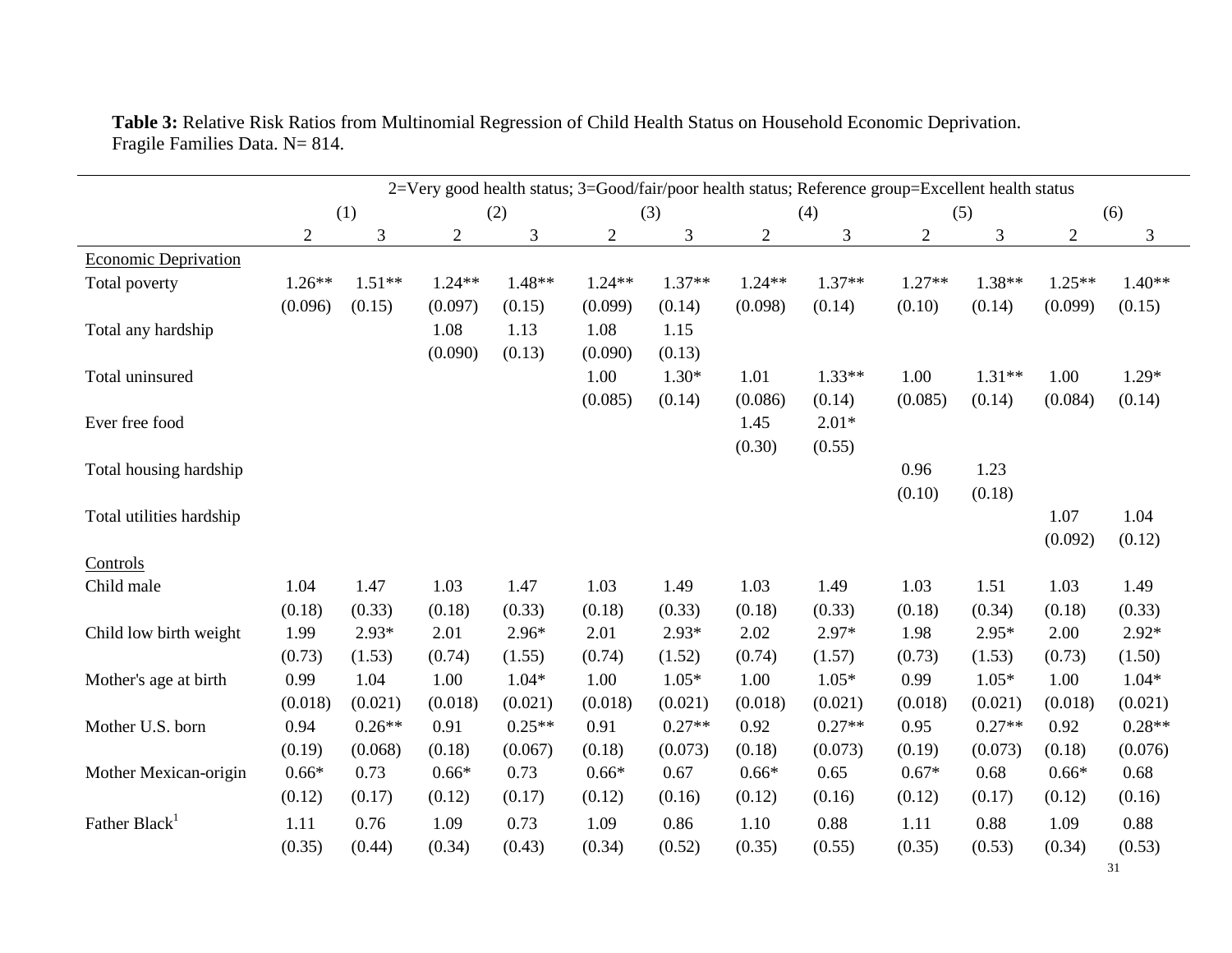| Father White                       | 1.06     | 1.63     | 1.07     | 1.67      | 1.08     | 1.82      | 1.06     | 1.79      | 1.06     | 1.87      | 1.08     | 1.80      |
|------------------------------------|----------|----------|----------|-----------|----------|-----------|----------|-----------|----------|-----------|----------|-----------|
|                                    | (0.42)   | (1.01)   | (0.42)   | (1.03)    | (0.43)   | (1.09)    | (0.42)   | (1.06)    | (0.42)   | (1.12)    | (0.43)   | (1.09)    |
| Father other race                  | 1.35     | 0.94     | 1.37     | 0.98      | 1.37     | 1.09      | 1.36     | 1.08      | 1.35     | 1.11      | 1.37     | 1.04      |
|                                    | (0.73)   | (0.86)   | (0.75)   | (0.89)    | (0.75)   | (0.94)    | (0.75)   | (0.95)    | (0.72)   | (0.96)    | (0.74)   | (0.91)    |
| Mother high school                 |          |          |          |           |          |           |          |           |          |           |          |           |
| degree <sup>2</sup>                | 0.84     | 0.98     | 0.83     | 0.97      | 0.83     | 1.00      | 0.85     | 1.03      | 0.83     | 1.02      | 0.82     | 1.00      |
|                                    | (0.18)   | (0.28)   | (0.18)   | (0.28)    | (0.18)   | (0.29)    | (0.18)   | (0.30)    | (0.18)   | (0.30)    | (0.18)   | (0.29)    |
| Mother some college <sup>2</sup>   | 1.51     | 1.06     | 1.48     | 1.03      | 1.48     | 1.02      | 1.47     | 1.00      | 1.51     | 1.03      | 1.48     | 1.05      |
|                                    | (0.39)   | (0.41)   | (0.38)   | (0.40)    | (0.38)   | (0.40)    | (0.38)   | (0.39)    | (0.39)   | (0.40)    | (0.38)   | (0.41)    |
| Mother college degree <sup>2</sup> | 0.39     | 0.83     | 0.39     | 0.79      | 0.39     | 0.81      | 0.39     | 0.82      | 0.40     | 0.78      | 0.39     | 0.83      |
|                                    | (0.27)   | (0.61)   | (0.26)   | (0.59)    | (0.26)   | (0.63)    | (0.26)   | (0.61)    | (0.27)   | (0.64)    | (0.26)   | (0.64)    |
| Mother religious                   | 1.07     | 0.98     | 1.08     | 0.98      | 1.08     | 0.98      | 1.06     | 0.95      | 1.08     | 0.98      | 1.08     | 0.98      |
|                                    | (0.19)   | (0.23)   | (0.19)   | (0.23)    | (0.19)   | (0.23)    | (0.19)   | (0.23)    | (0.19)   | (0.23)    | (0.20)   | (0.23)    |
| Mother working (age 1)             | 0.80     | 0.76     | 0.80     | 0.75      | 0.80     | 0.69      | 0.82     | 0.72      | 0.80     | 0.70      | 0.80     | 0.70      |
|                                    | (0.15)   | (0.20)   | (0.15)   | (0.20)    | (0.15)   | (0.19)    | (0.15)   | (0.19)    | (0.15)   | (0.19)    | (0.15)   | (0.19)    |
| No. kids in household              | 0.91     | 1.02     | 0.90     | 1.01      | 0.90     | 1.02      | 0.90     | 1.02      | 0.91     | 1.03      | 0.91     | 1.03      |
|                                    | (0.068)  | (0.096)  | (0.067)  | (0.095)   | (0.067)  | (0.098)   | (0.067)  | (0.097)   | (0.068)  | (0.097)   | (0.068)  | (0.100)   |
| Grandparent in household           | 0.95     | 0.92     | 0.96     | 0.93      | 0.96     | 0.99      | 0.98     | 1.04      | 0.95     | 1.00      | 0.96     | 0.98      |
|                                    | (0.20)   | (0.26)   | (0.20)   | (0.26)    | (0.20)   | (0.28)    | (0.21)   | (0.30)    | (0.20)   | (0.29)    | (0.20)   | (0.28)    |
| Mother excellent health            | $0.47**$ | $0.34**$ | $0.47**$ | $0.34**$  | $0.47**$ | $0.34**$  | $0.47**$ | $0.33**$  | $0.47**$ | $0.34**$  | $0.47**$ | $0.34**$  |
|                                    | (0.098)  | (0.11)   | (0.098)  | (0.11)    | (0.099)  | (0.11)    | (0.098)  | (0.11)    | (0.098)  | (0.11)    | (0.098)  | (0.11)    |
| Mother depressed (age 1)           | 0.97     | 0.78     | 0.94     | 0.74      | 0.94     | 0.78      | 0.92     | 0.75      | 0.98     | 0.78      | 0.94     | 0.82      |
|                                    | (0.25)   | (0.27)   | (0.24)   | (0.26)    | (0.24)   | (0.28)    | (0.24)   | (0.26)    | (0.26)   | (0.27)    | (0.25)   | (0.29)    |
| Mother married                     | 0.73     | 0.96     | 0.73     | 0.96      | 0.73     | 0.96      | 0.75     | 1.03      | 0.73     | 0.96      | 0.73     | 0.96      |
|                                    | (0.19)   | (0.32)   | (0.19)   | (0.33)    | (0.19)   | (0.32)    | (0.19)   | (0.35)    | (0.19)   | (0.33)    | (0.19)   | (0.32)    |
| Mother cohabiting                  | 0.69     | 0.97     | 0.68     | 0.96      | 0.68     | 0.95      | 0.69     | 0.99      | 0.69     | 0.97      | 0.68     | 0.96      |
|                                    | (0.14)   | (0.26)   | (0.14)   | (0.26)    | (0.14)   | (0.26)    | (0.14)   | (0.27)    | (0.14)   | (0.27)    | (0.14)   | (0.27)    |
| Constant                           | 0.77     | $0.10**$ | 0.72     | $0.094**$ | 0.71     | $0.067**$ | 0.73     | $0.065**$ | 0.78     | $0.065**$ | 0.73     | $0.074**$ |
|                                    | (0.43)   | (0.073)  | (0.41)   | (0.067)   | (0.41)   | (0.047)   | (0.42)   | (0.045)   | (0.45)   | (0.046)   | (0.42)   | (0.052)   |

<sup>1</sup>Ref: White father; <sup>2</sup>Ref: Mother less than high school degree. Robust standard error in parentheses. \*\* p<0.01, \* p<0.05